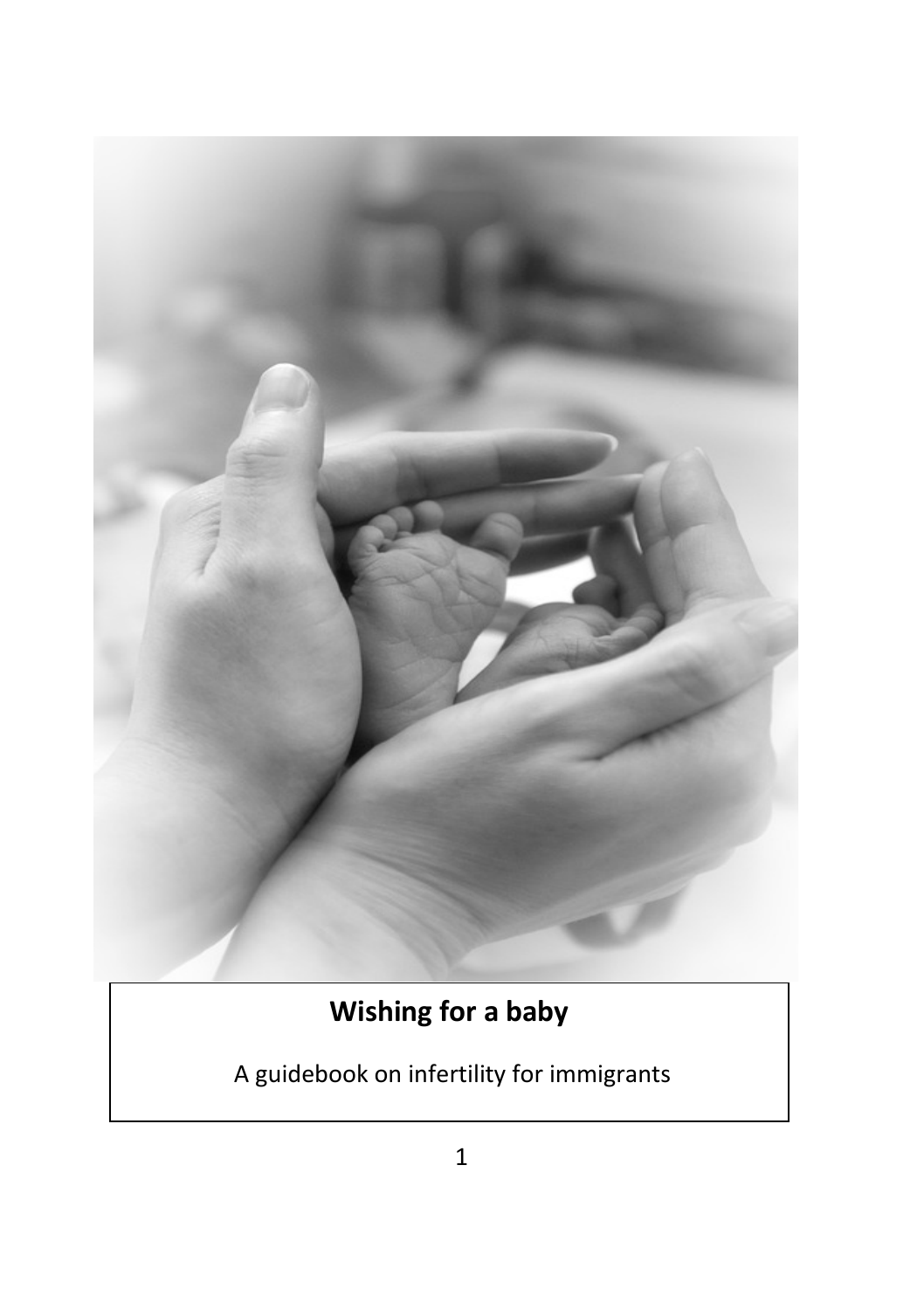## **Content**

Preface

About infertility

Female anatomy

Male anatomy

Menstrual cycle

Fertilization

How does the lifestyle affect fertility

Where to find help

Examinations on infertility

Infertility treatments

Mental support

Contacts in Finland

Sources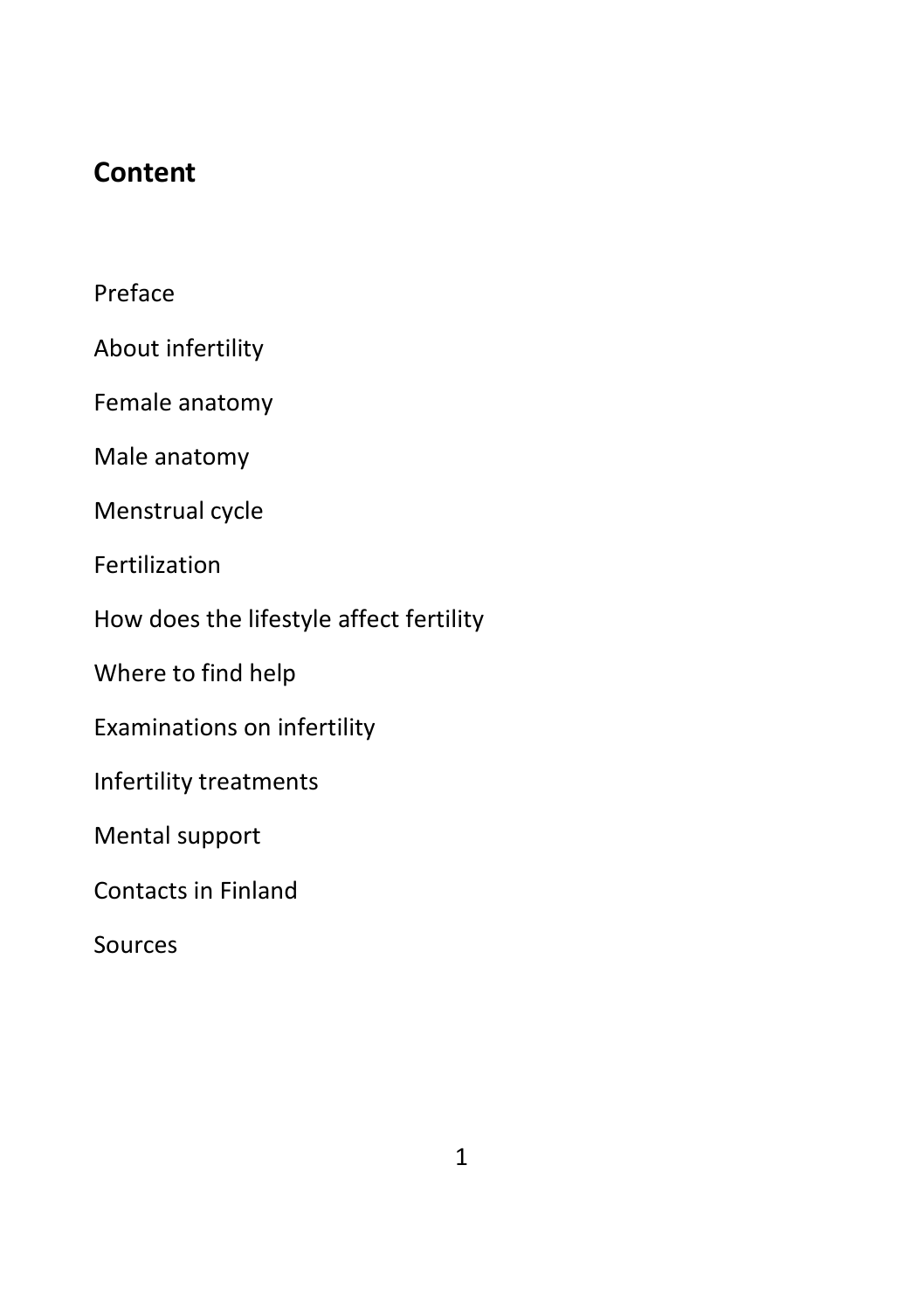## **Preface**

This guide is made for **you.** The goal of the guide is to provide important information about fertility and how to support and improve your fertility with **your** lifestyle. Also, the guide provides information about infertility, investigations of infertility as well as the treatments to enhance your fertility.

This is a guide provided by midwife-students thesis from Jyväskylä University of applied sciences accompanied by MAUSTE-project. The target of the project is to encourage and confirm the sexual health of immigrants in Finland.

Katriina Kiuru & Katja Oksanen

students of midwifery

2016



jamk.fi

**About Infertility**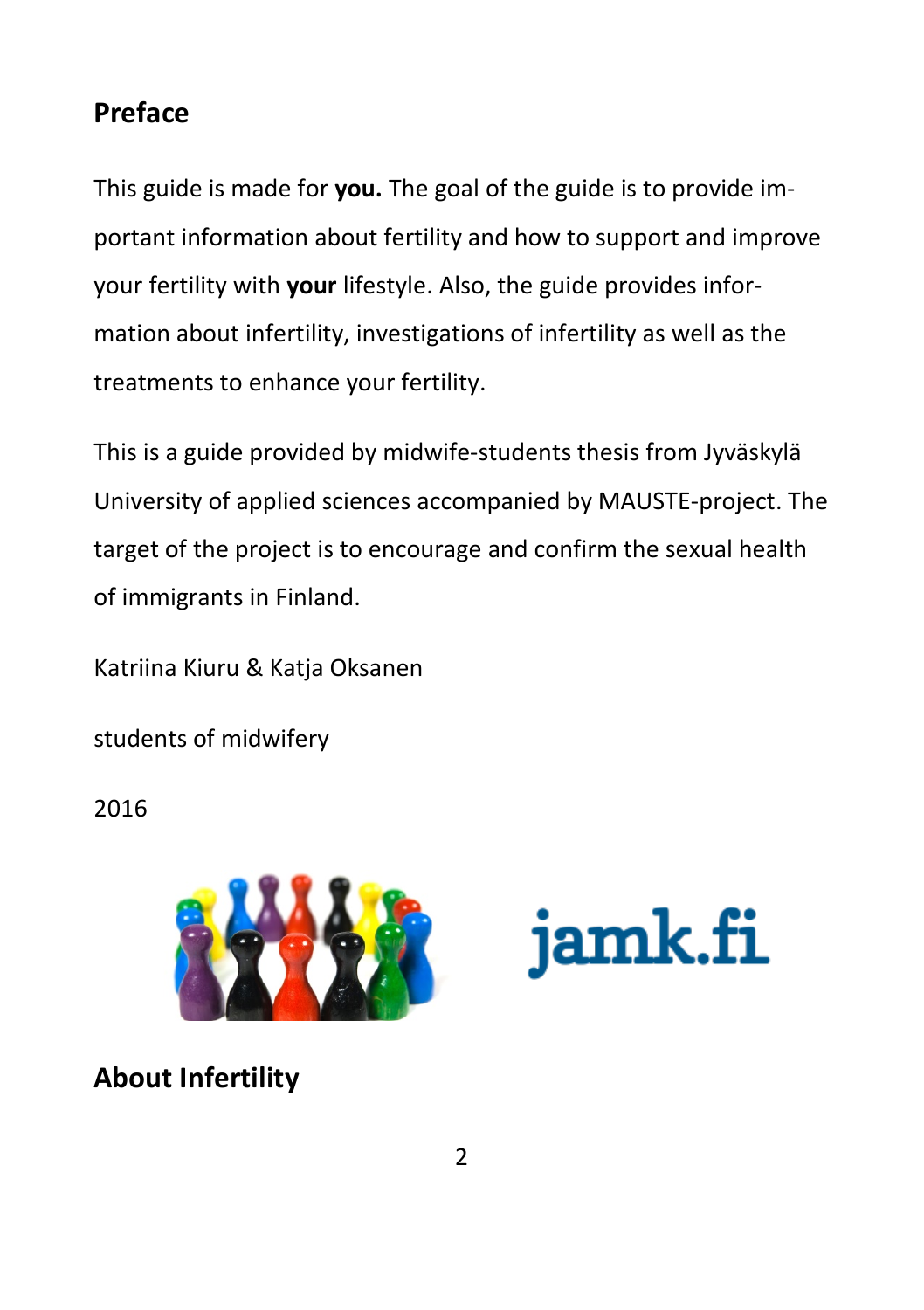- Infertility can be *intentional* or *unintentional.* By intentional infertility it means that the woman or couple don't want to have a child. By unintentional infertility means that woman doesn't get fertilized after one year of regular sexual intercourses.
- In Finland, 15% of the couples suffer from infertility.
- Reasons for female infertility can be caused by:
	- o High age
	- o Unhealthy living habits
	- o Sexually transmitted diseases
	- o Alcohol, cigarettes, drugs
	- o Female genital mutilation
- Reasons for male infertility can be caused by:
	- o High age
	- o Unhealthy living habits
	- o Bad quality of sperm
	- o Physical structure
	- o Sexually transmitted diseases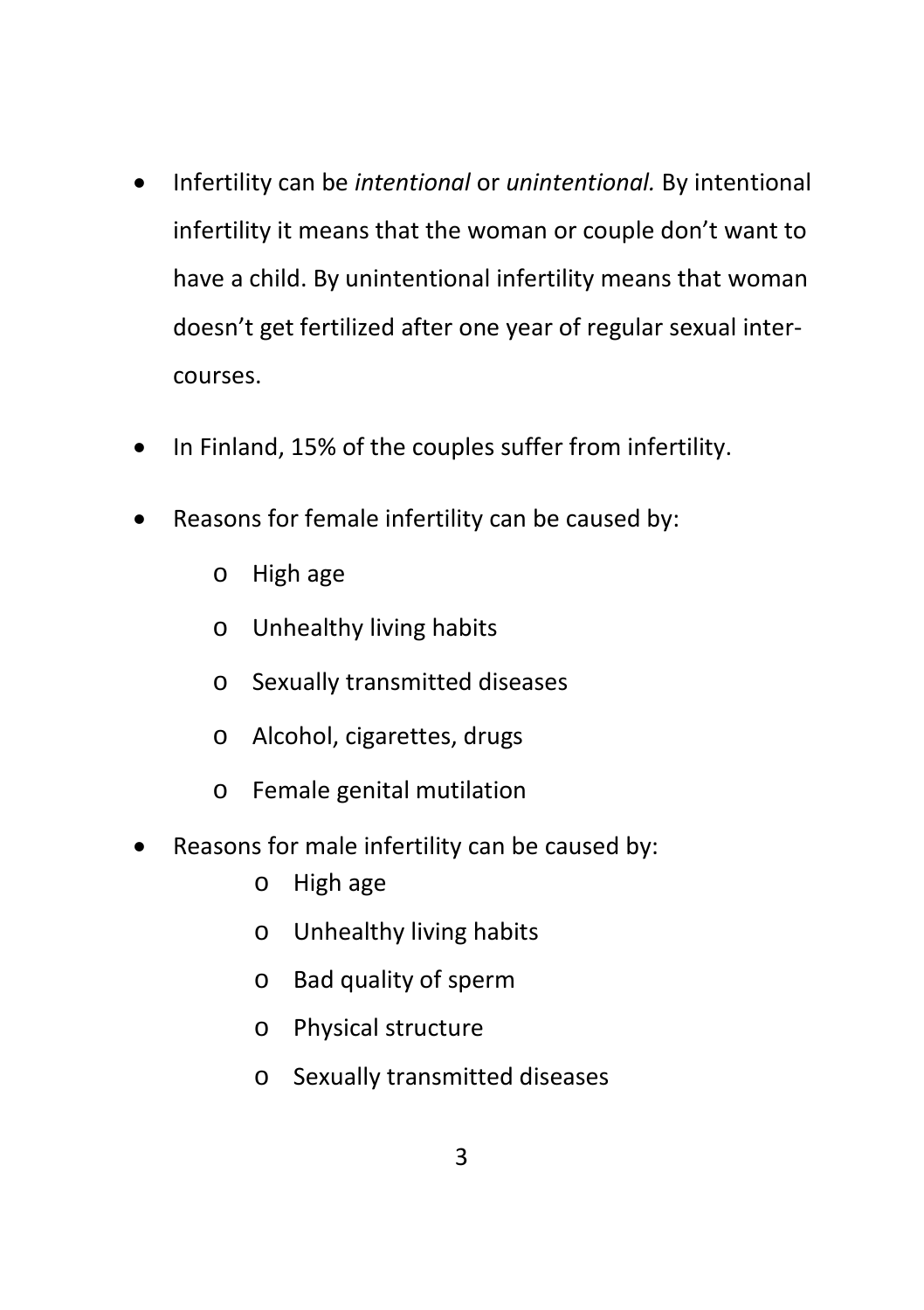- Between Finnish women, the biggest reason is high age.
- The sexually transmitted diseases (STD's) can damage your genitals, and making fertilization difficult. Most common STD's that harm fertility are Chlamydia and Gonorrhea.
	- o For women STD's effect of the tubes and cervix, and for men it can cause inflammation in epididymis and then decrease the quality of sperm.
	- o Chlamydia is usually symptomless, but the most common symptom is urinary tract infection. Chlamydia is embraced from unprotected intercourse.
	- o Gonorrhea can also embrace from unprotected intercourse. The symptoms for it are increased amount of vaginal discharge and urinary problems.
	- o In Finland its free to get treatment for chlamydia and gonorrhea in public health care.
- Female genital mutilation (FGM) can harmfully affect the chances of getting pregnant.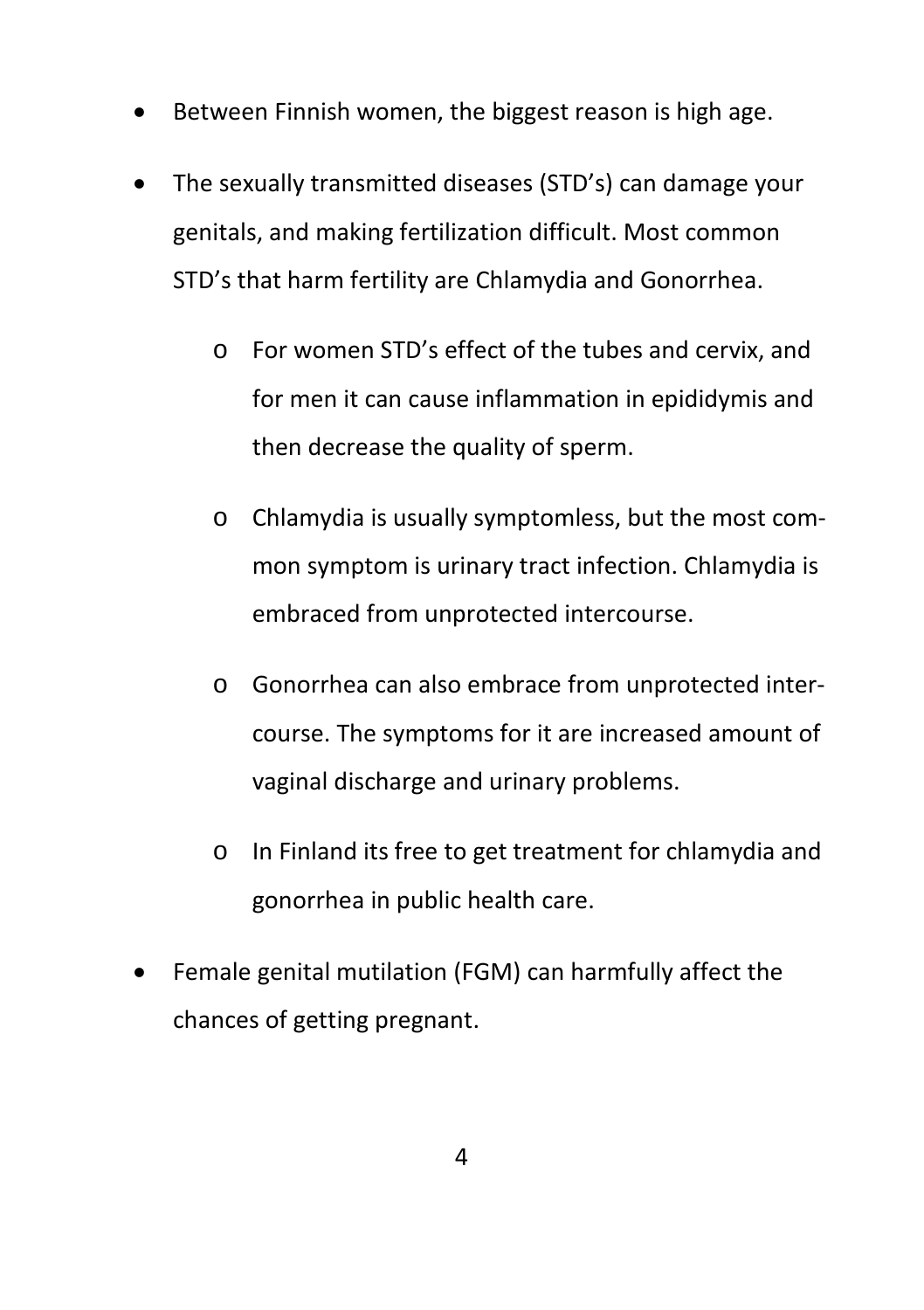- o In Finland, if you perform FGM in Finland, you will be charged with penalty and can be sentenced to jail. It is violence and does not have a medical reason and it is also harmful for the woman
- o By cutting the genitals, it damages the anatomy of delivering organs
- o In example FGM can cause urinary tract infection, pain during intercourse as well as different inflammations can cause and lead to infertility
- $\circ$  Also the mental health of woman can suffer from FGM and after it. The operation can be traumatic and also happen against the women's will
- o If you have experienced FGM beforehand, if needed you will get mental and physiological support and help from public health care

### **Female anatomy**

• The female body has external and internal genitals.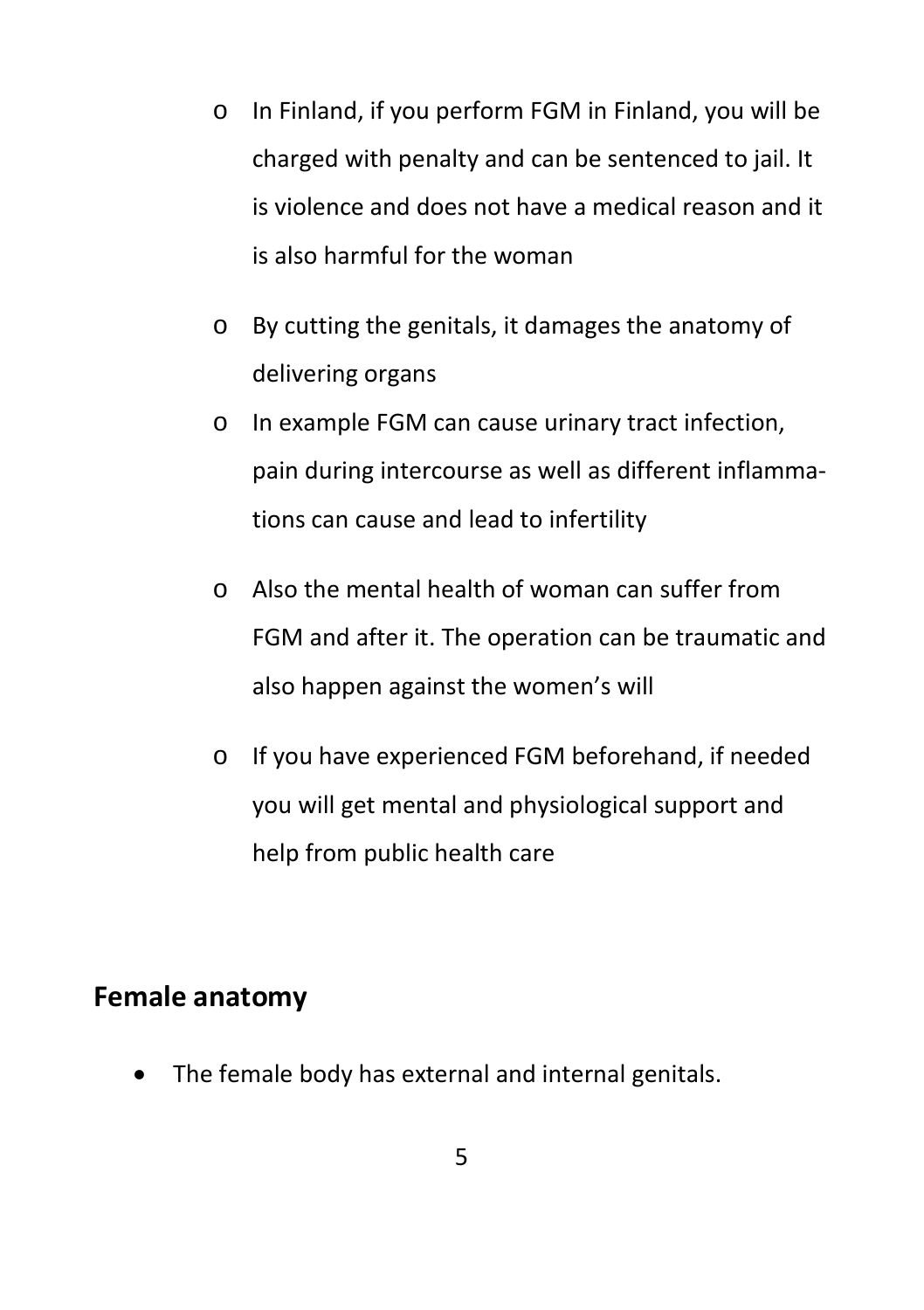- External genitals are formed by bigger and smaller labias and clitoris. These are also called as **vulva.**
- The interior genitals are formed by vagina, uterus, uterine tubes and ovaries.

*Vagina* is about 10 cm long tube-like canals, which connects vulva to the cervix. The mucous membrane throughout vagina protects against the pathogens. Other function for vagina is to be a gate for the menstrual blood to exit and for sperm to go towards the ovaries.

Female gonads, also called as ovaries, have the job to reproduce the eggs and sexual hormones. Ovaries are located under the abdominal wall, around the hip joint.

The uterine tubes connect the ovaries to the uterus. Through tubes the sperms go towards the ovaries (Photo 3). In uterine tubes the fertilized egg goes towards uterus, in which wall it adheres to.

The structure of reproductive system is really similar in every woman. The outer structure can vary, for example the structure of labias.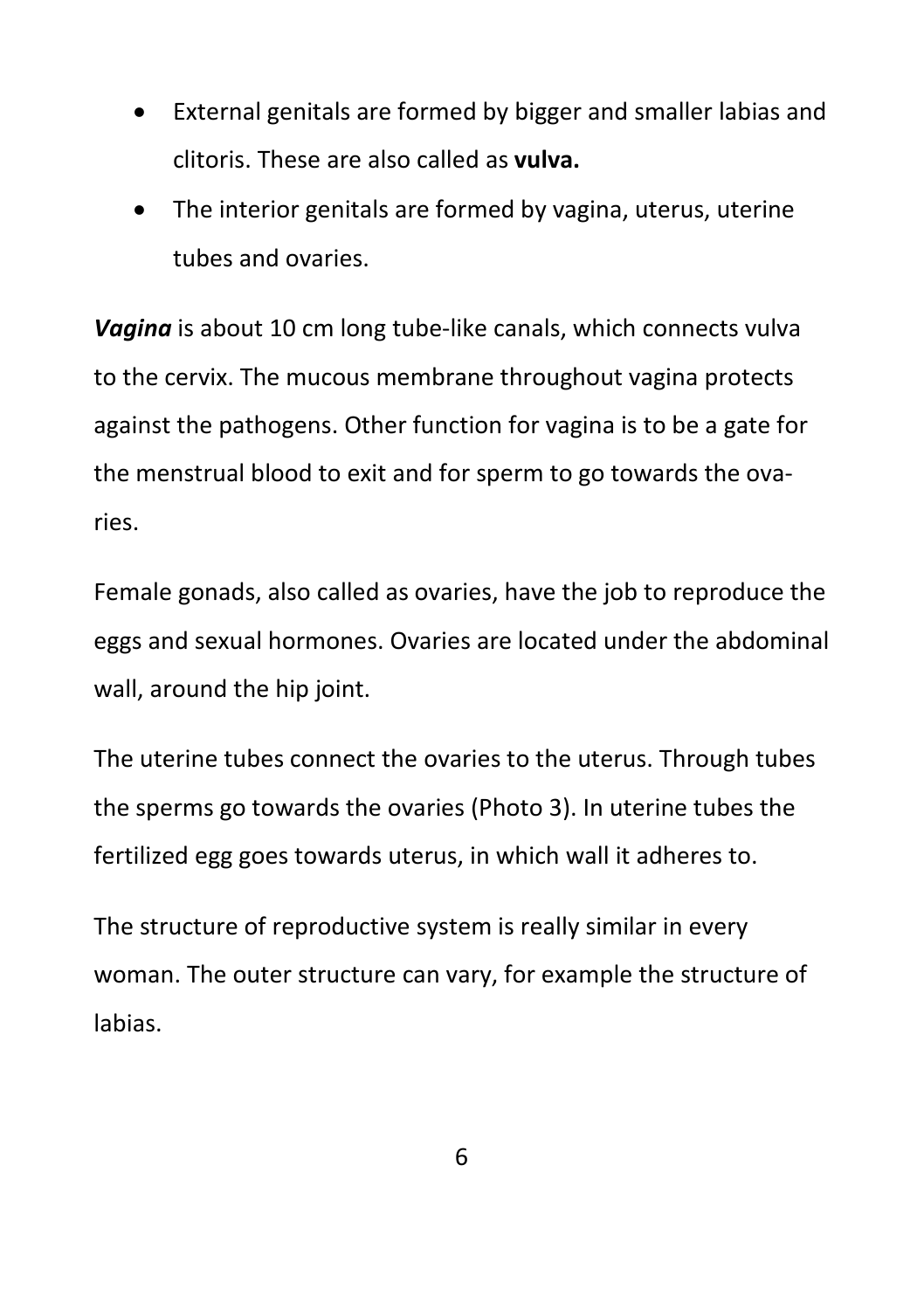

Photo 3. Female reproductive sys-

## **Male anatomy**

- Male reproductive system can also be divided for **inner** and outer **organs** (Photo 4)**.**
- The outer organs are penis and scrotum.
- The inner organs are testicles, epididymis and vas defenses.
	- o Also seminal vesicles, prostate and Cowper's gland are included in inner organs.

The main job for testicals is to produce sperm cells.

• Testicals are situated inside scrotum, behind penis.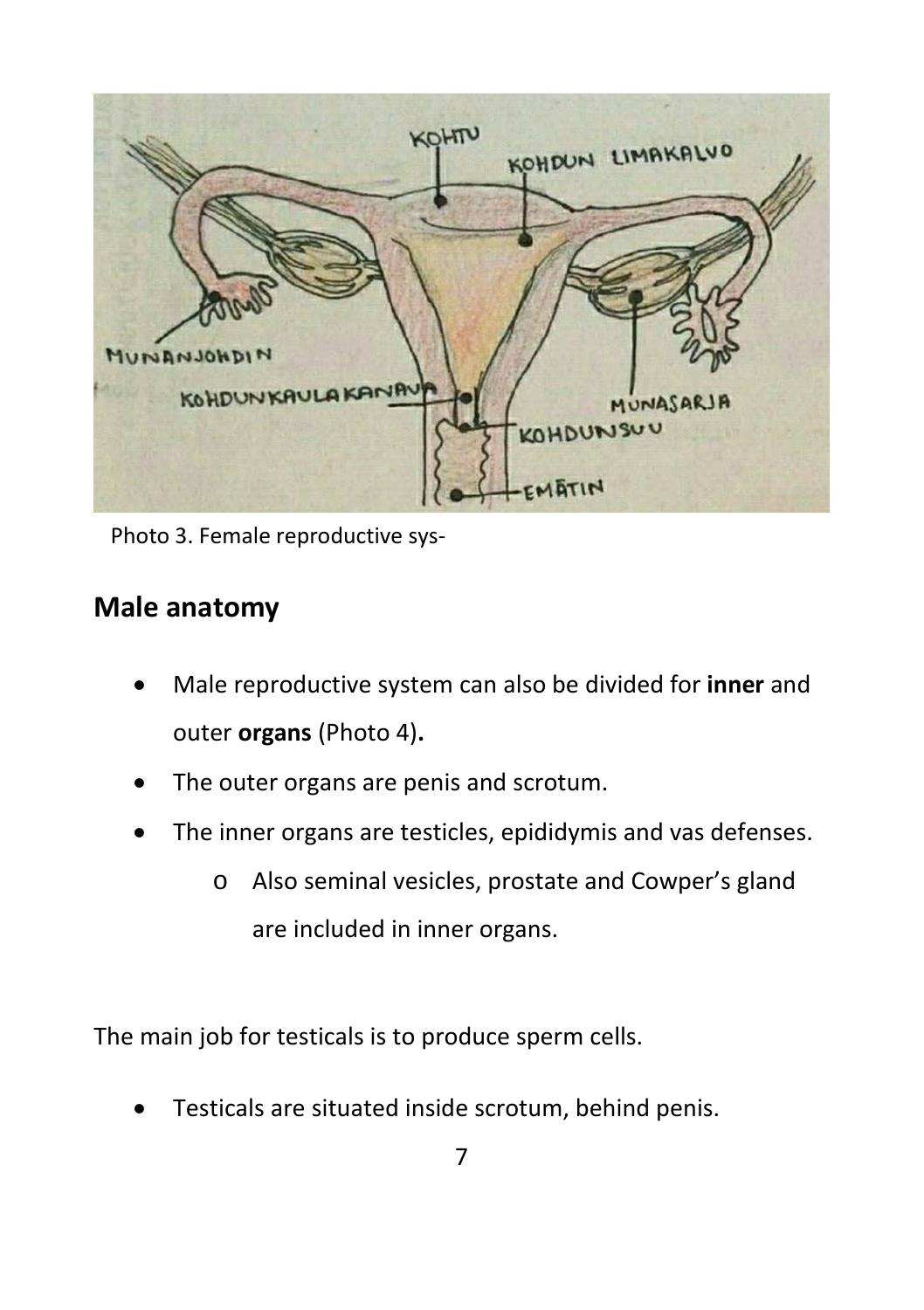- Testicals produce hormones, mainly testosterone.
- Main job for testosterone is to boost sperm production, boosting muscularity and also enhancing the male sexual organs.



Photo 4: Male reproductive system

## **Menstrual cycle**

Female menstrual cycle is a period of time, when the egg matures and releases itself to move on to the fallopian tube. In each cycle,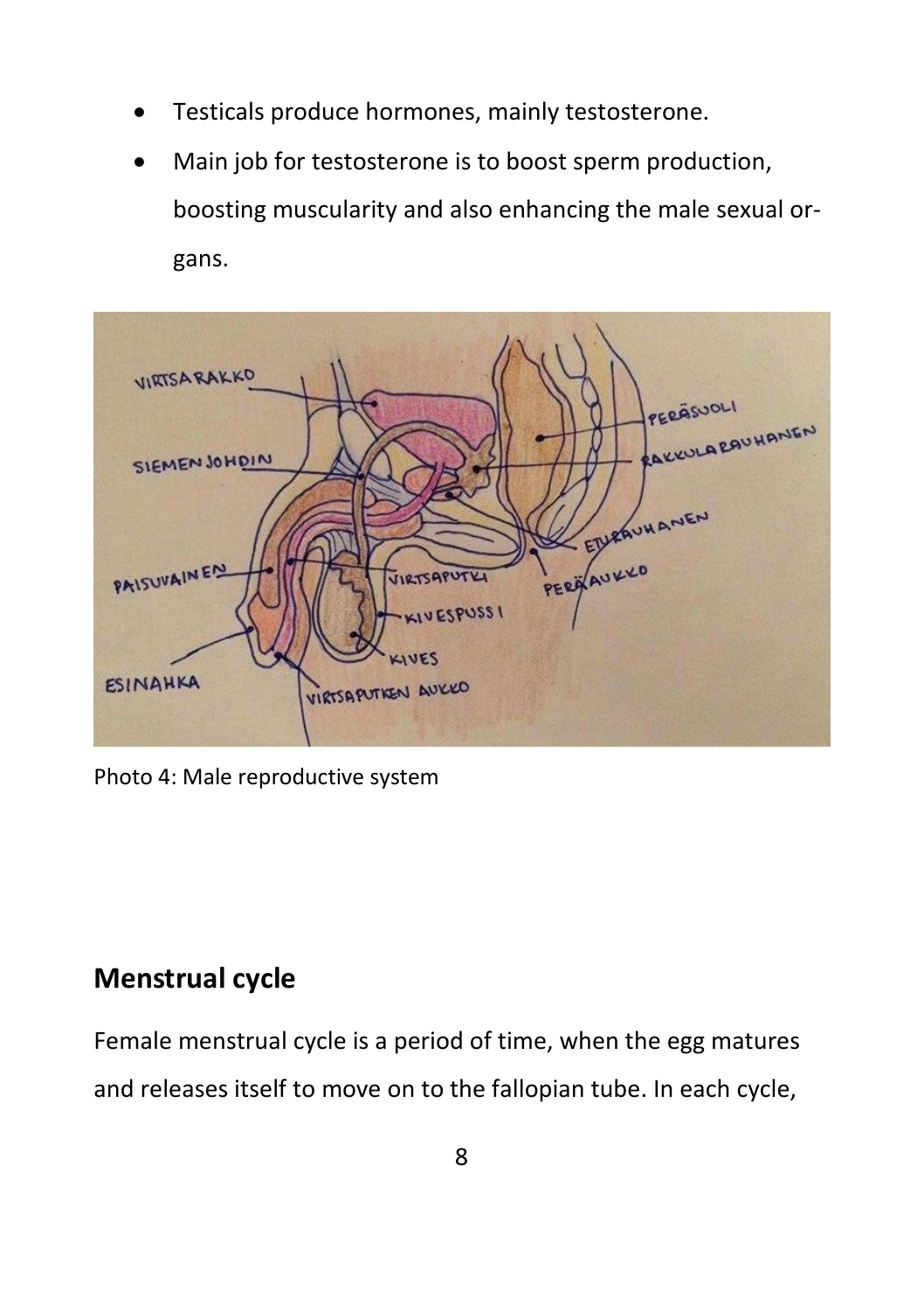the hypothalamus in brains and pituitary gland as well as the ovaries are working together.

One of the eggs is selected, and it increases the amount of female hormone, estrogen, in blood vessels. It takes about two weeks for the follicle to grow and develop. After this the LH- content increases and the follicle breaks. This is the ovulation, which is the main process in fertilization.

The corpus luteum develops in the place of former follicle. This forms its own hormone, and it prepares the membranes of uterus for the fertilized egg. If the pregnancy doesn't occur, the corpus luteum degenerates and the menstrual cycle begins.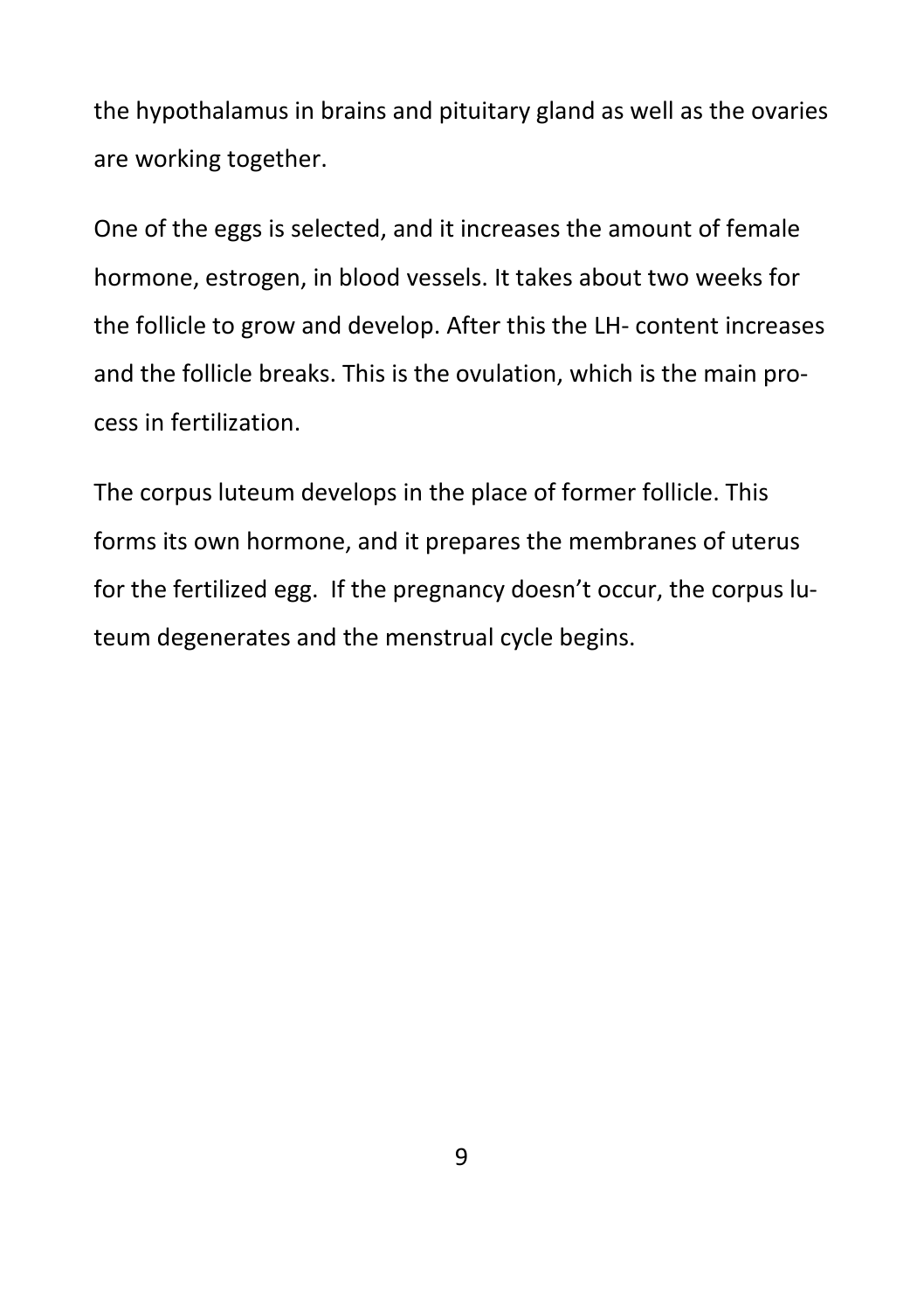## **Fertilization**

For fertilization, there needs to be male sperm and female egg. During and after intercourse, sperm moves through cervix, towards the uterine cavity. Only few hundred sperm cells reach next to the egg, and only one sperm cell passes through the egg's fence and fertilization begins. Usually fertilization happens in the fallopian tubes. Egg cell stays fertile for about one day, and the sperm cells for around two days.



After rertilization the egg divides multiple times into round cells, which are called the embryos. They move into the uterus, and sticks Photo 5. Fertilization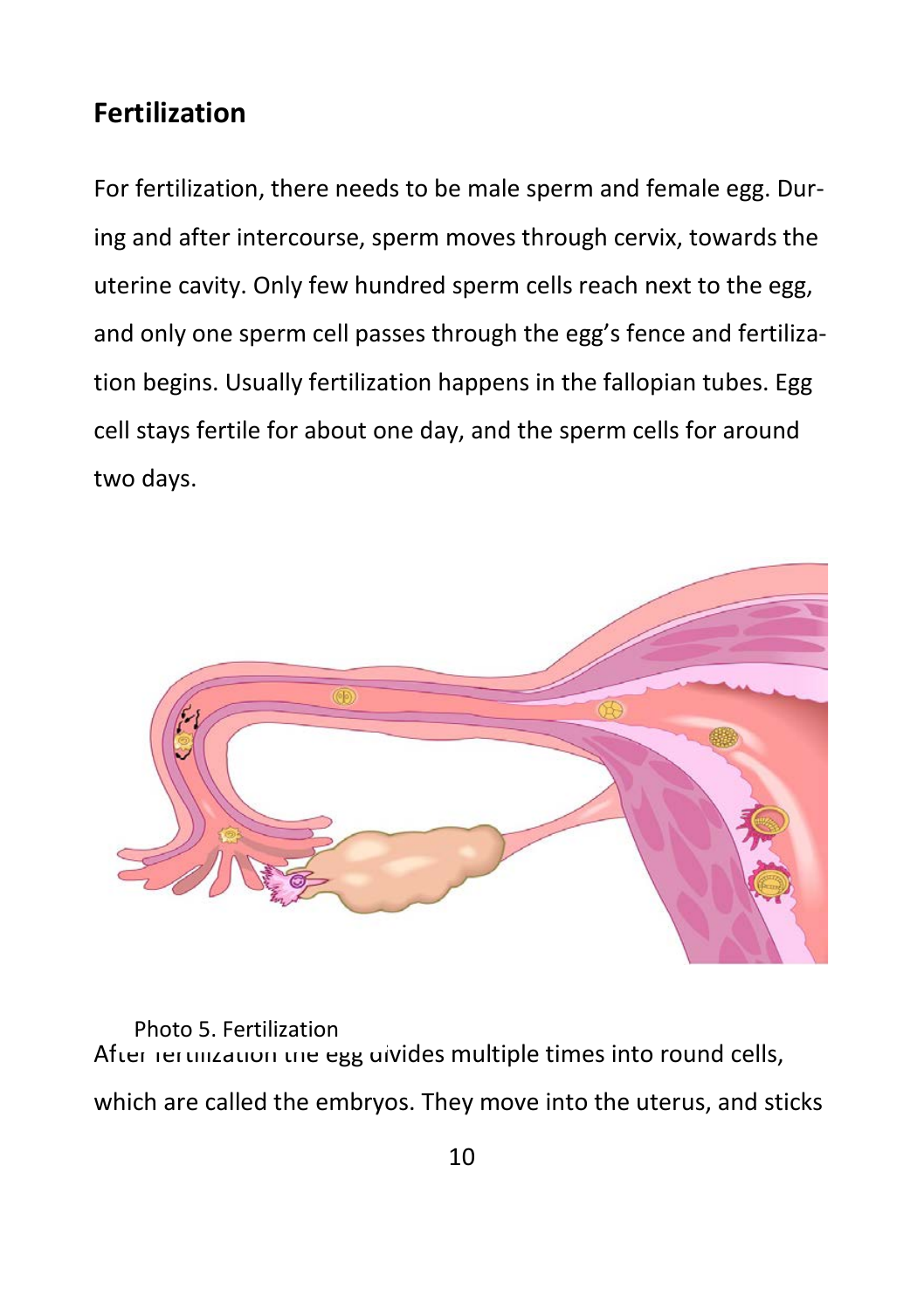to the wall of uterus around one week after fertilization. After this the placenta starts to form and the fetus starts to develop

## **Lifestyle that supports fertilization**

To support fertility, life style choices of female and male can support and enhance the chances of continuing pregnancy. These are nutrition, weight, intercourses, overall health and stress.

### **Lifestyle**

Smoking, large use of alcohol and drugs are harmful to fertility for both female and male. For men, smoking harms volume of sperm cells and their activity. Also the quality of sperm cells decreases.

For female, smoking slows and harms start of the pregnancy, even with the support of in-vitro fertilizations.

By quitting smoking, the chances of getting pregnant grow to the stage as without smoking! You will get help from your nurse or doctor.

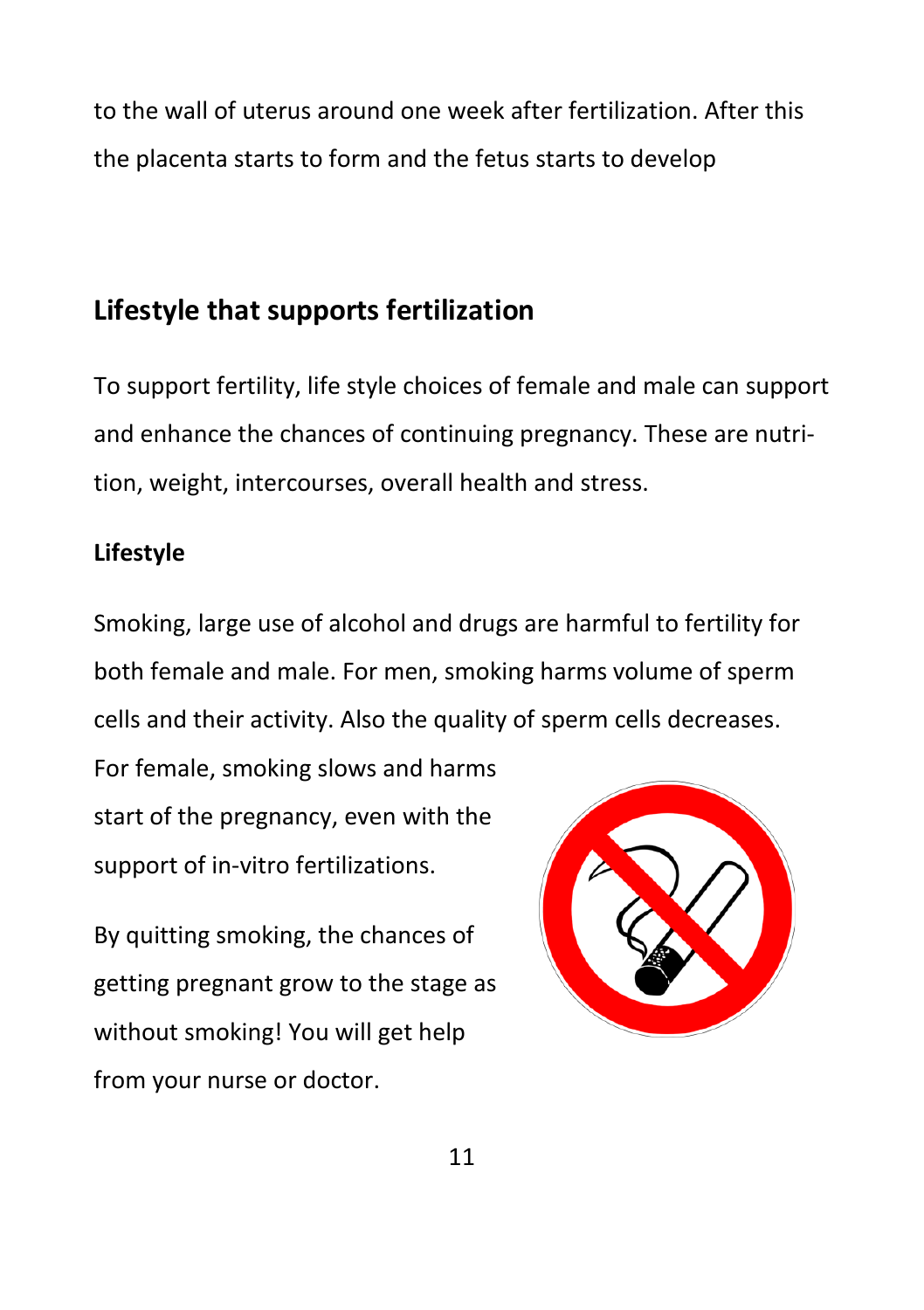### **Weight**

Normal weight is important for female fertility. Overweight is connected to problems with menstrual cycle, and also it can lead to problems with the egg and ovaries.

Even small weight loss can help half of the couples with pregnancy. It also enhances the prediction of pregnancy. Also under weight is dangerous for pregnancy.

### **Nutrition**

Healthy nutrition supports the fertility of female and male. Eating

disorders and under nutrition can cause infertility, and also harm female menstrual cycle. By diagnosing eating disorder and getting support for it can make pregnancy wishes possible!

### **Health**

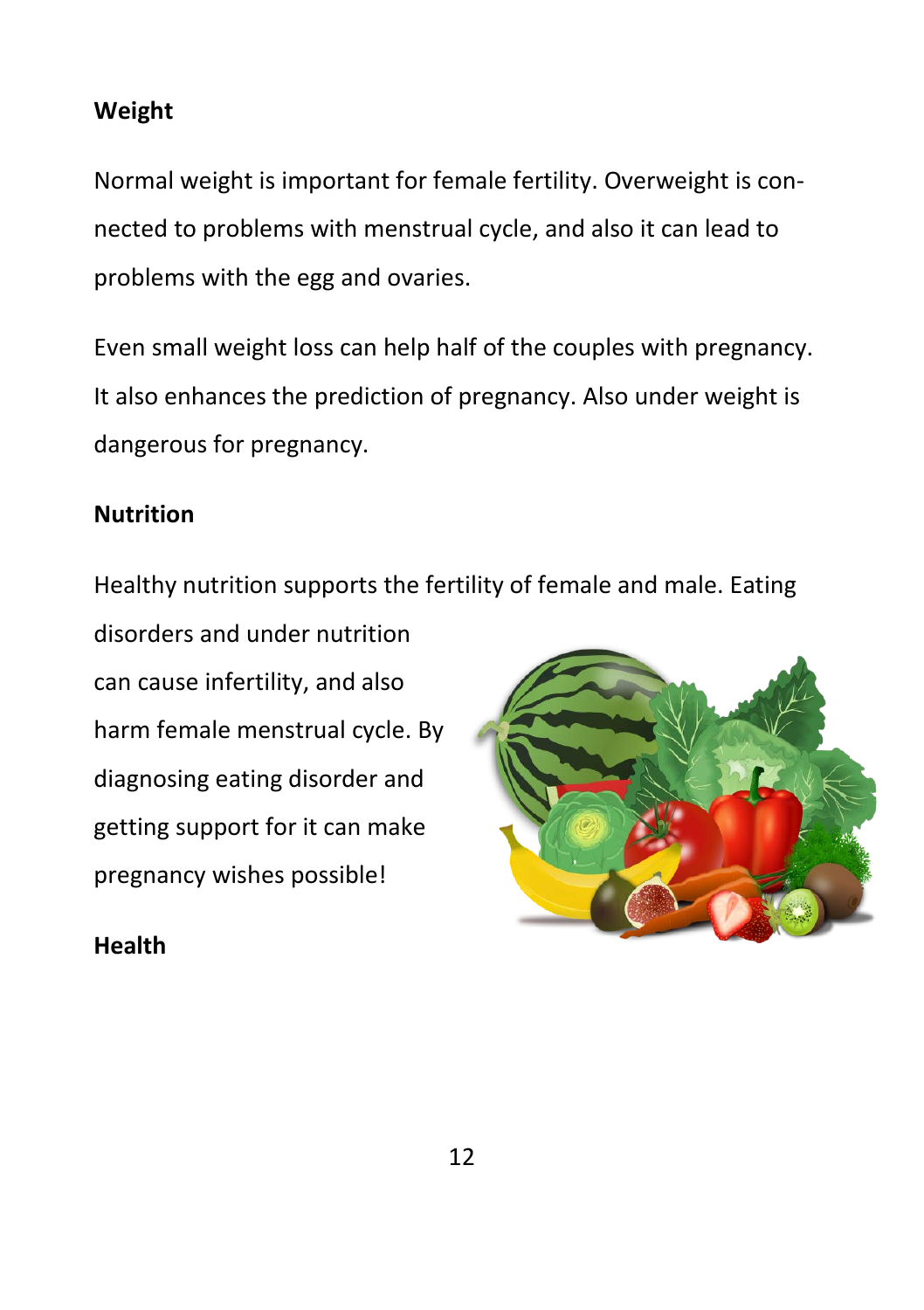Illness and medication for it can be one of the reasons for infertility. These illnesses are for example diabetes, hypothyroidism, hypertension, arthritis, epilepsy, and psychological problems.

Medication used for cancer, and for example chemotherapy can lead to infertility. Anabolic steroids are harmful for testicals and sperm production.

### **Stress**

Stress and anxiety can be harmful for menstrual cycle and make it irregu-



lar. Long going stress leads to growth of stress hormones, which are adrenaline and cortisol. These are negative hormones for fertilization during in vitro. You can get help for stress from therapy and psychologist.

## **Where to find help for infertility?**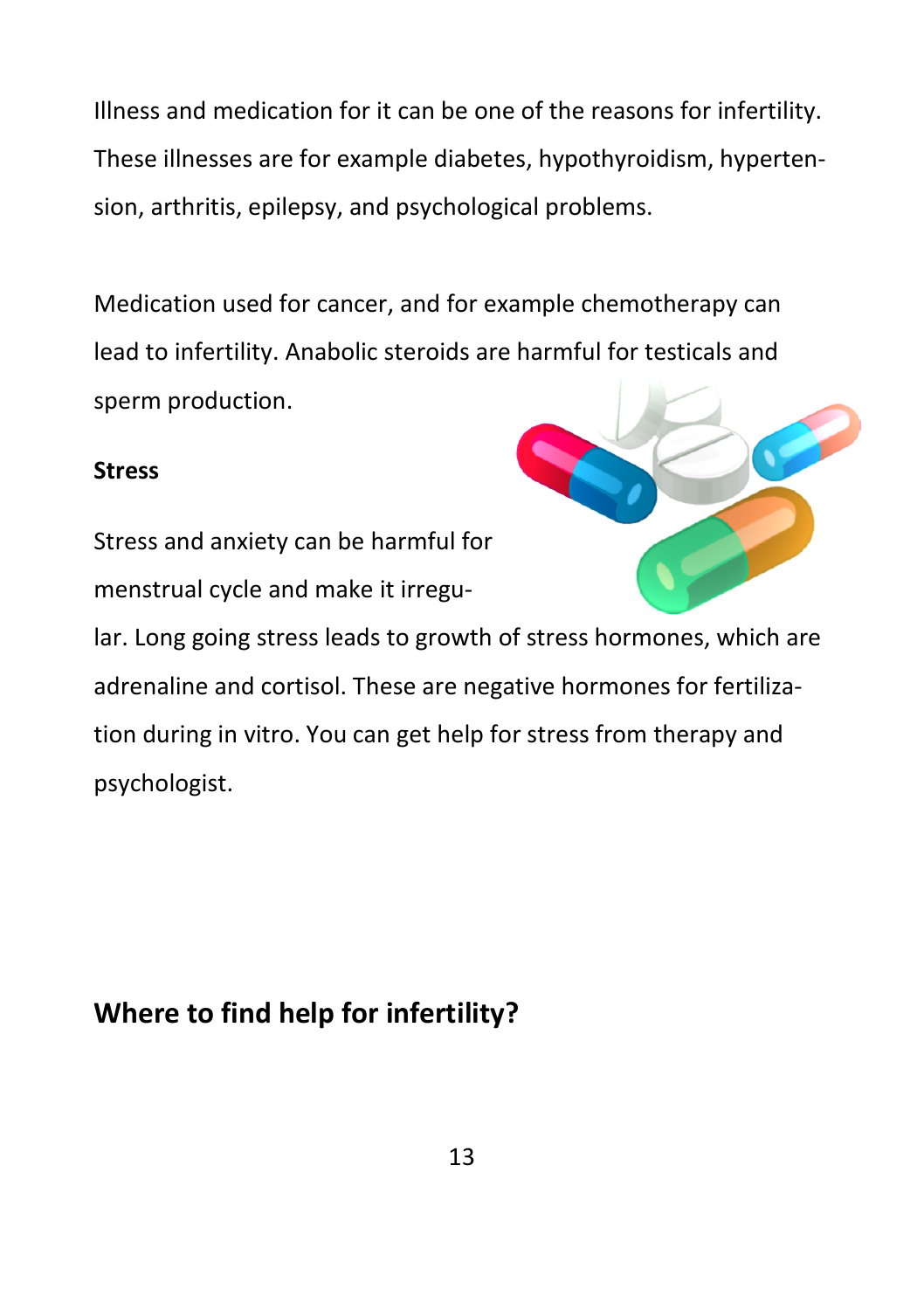Infertility is a problem for the couple and is treated for both female and male. It is good to go to infertility clinic if

- You are not getting pregnant after one year of trying
- Female is over 35- years old, and you've tried for over 6 months
- you have irregular menstrual cycle or there is an inflammation somewhere in your body

You can go to infertility treatments through you public health care. You can also find help from private clinics. If you have own home town in Finland, you are enabled to use the public health care.

## **Infertility research**

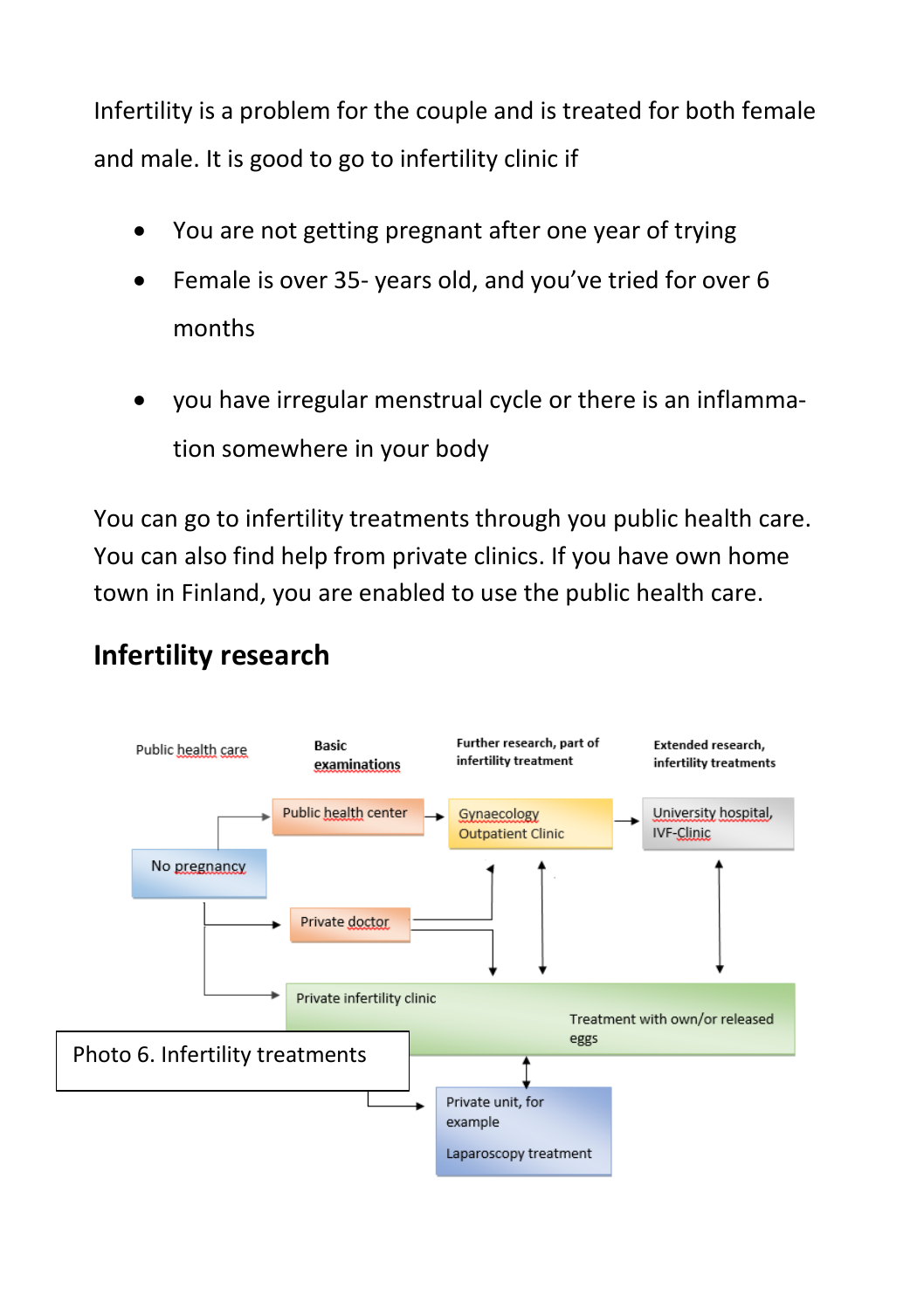Research for infertility begins at the same time for both female and men. Basics research states both health, previous operation, illnesses and medications. Also beginning time of puberty, female menstrual cycle and hormonal illnesses are stated. Alcohol and drug use is stated, and end time of hormonal contraception and possible problems in sexual life are talked about.

It is really important to talk about these problems with no rush, and it is important to be honest and truthful about the past and present life. There is space and trust to talk about feelings and fears. Also its possible to talk only with the doctor alone.

### **Female examination**

Female fertility examination is more complicated than male examination. It is about:

- Examining ovulation
- Fallopean tube research
- Homonal blood test
- If necessary, they will do laparoscopy in stomach or hysteroscopy in uterus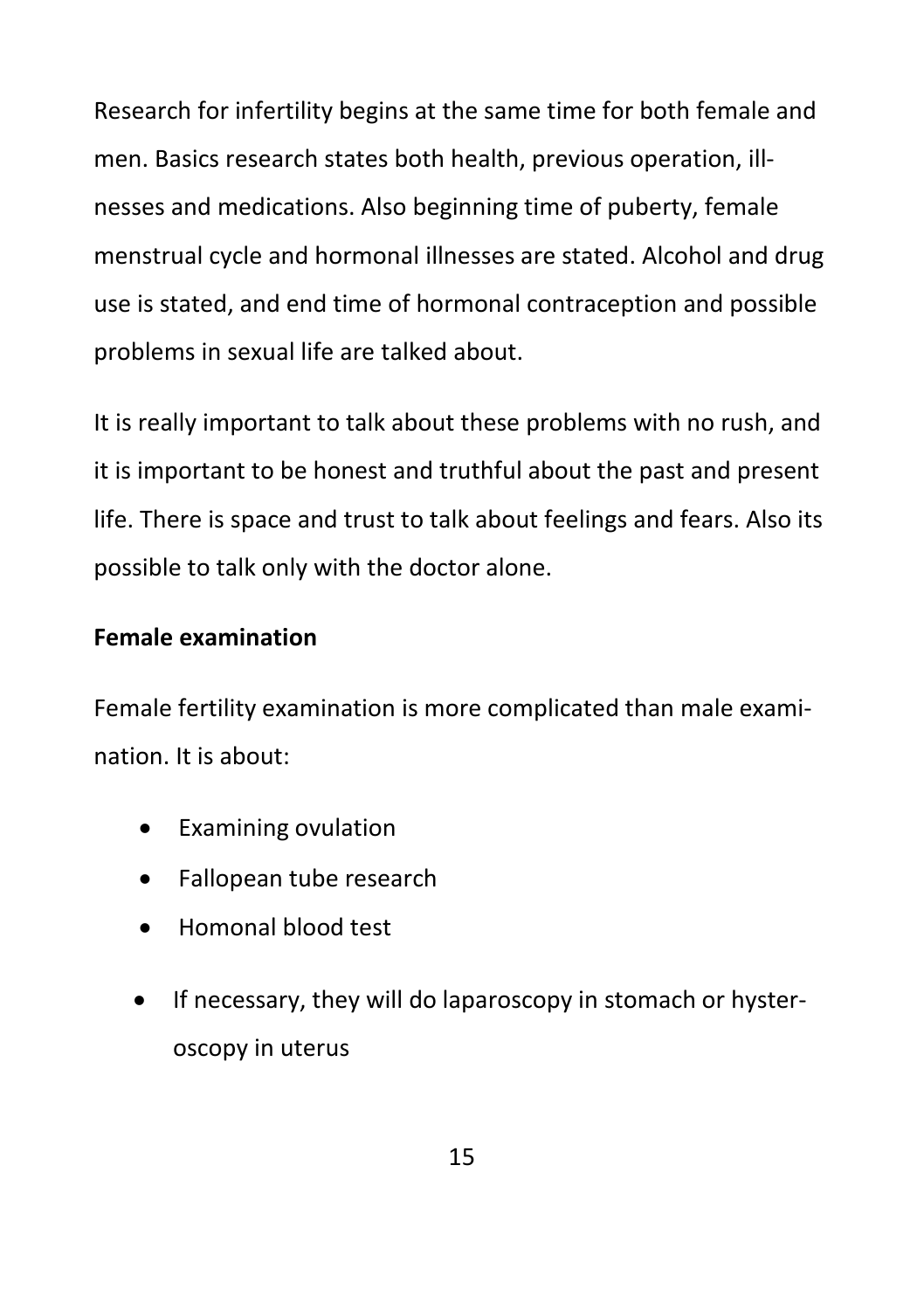Ovulation and the opening of the fallopian tubes are the basic conditions for pregnancy. As a result, they always explained the basic examinations. Ovulation can be confirmed by ultrasound examination and blood tests. Bloodtesting also examines the woman's thyroid and prolactin levels. Fallopean tube opening trial is conducted during ultrasound examination. In this case, the fallopian tubes are injected saline with a small syringe. If necessary, woman can do abdominal endoscopy surgery also. Endoscopy examines the conditions of the abdominal cavity, as well as the situation of the uterus and ovaries. Endoscopy can also find endometriosis. Endometriosis is endometrial slender sclerosis. More detailed information is obtained from the womb uterine cavity. Your doctor plans the examination specifically for you.

### **Male examination**

Male research is based on

- Testical and scrotum observation
- Pubic hair examination
- Sperm cell diagnosis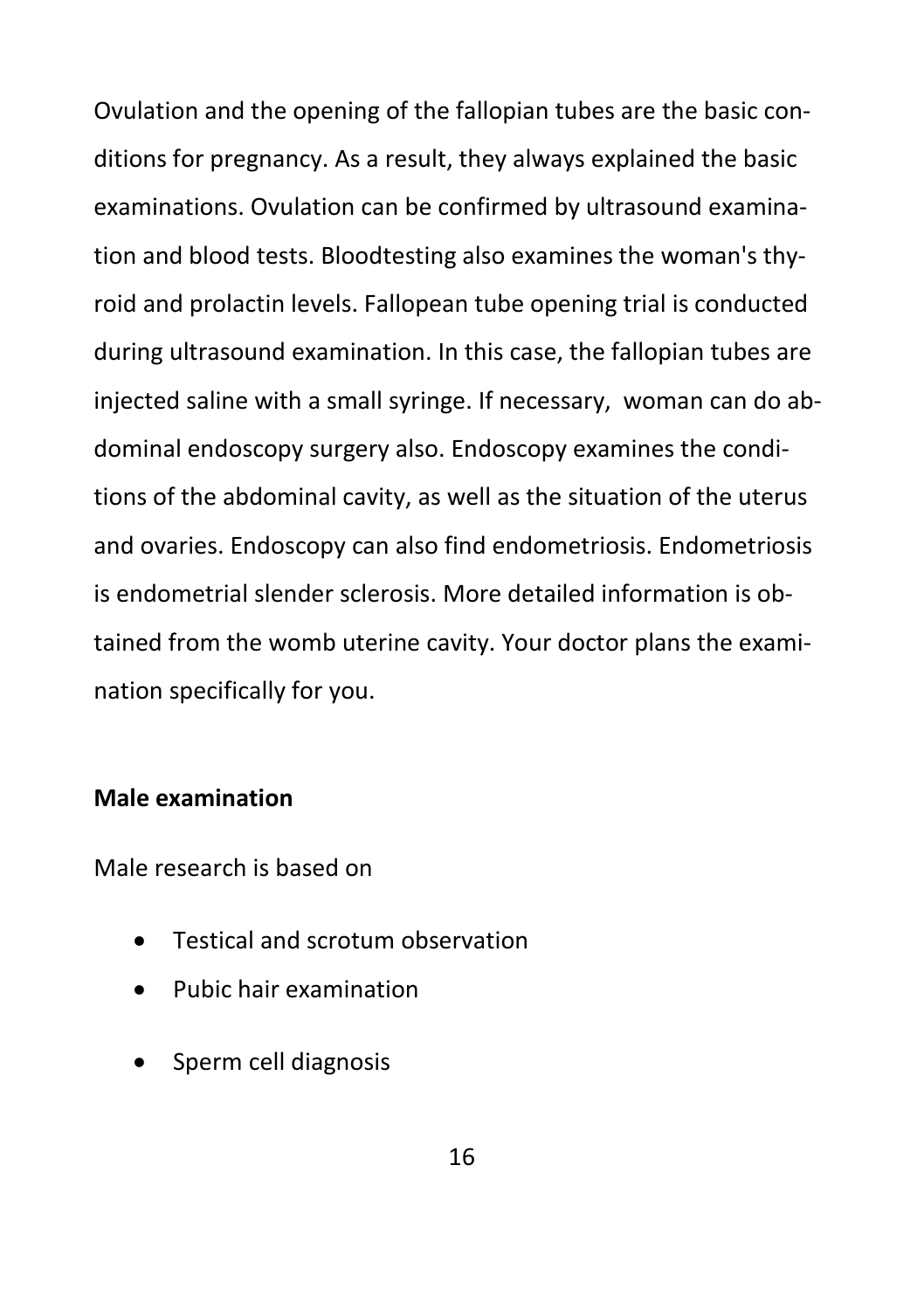If necessary, blood tests, chromosome and genetic research and testical needle examination.

Examination of testicals is necessary and important. Blood vessel problems can be found, and these are one of the decreasing illnesses to cause infertility. Sperm examination in laboratory is researching the movement, amount and structure of sperm cells. If the examination is normal, there is no need for future examination of men.

## **Infertility treatment**

Infertility can be treated in many effective ways. Infertility treatments are always designed individually after the examinations. Primarily the first treatment is to change lifestyle and living conditions.

Quitting smoking and losing weight are important. Any thyroid disease is treated first before the actual infertility treatments. Your doctor will give you information about treatment options, but infertility treatments are always optional. You and your husband are doing a final decision on the starting any treatment.

Infertility treatments can be divided into three groups:

• follicular treatment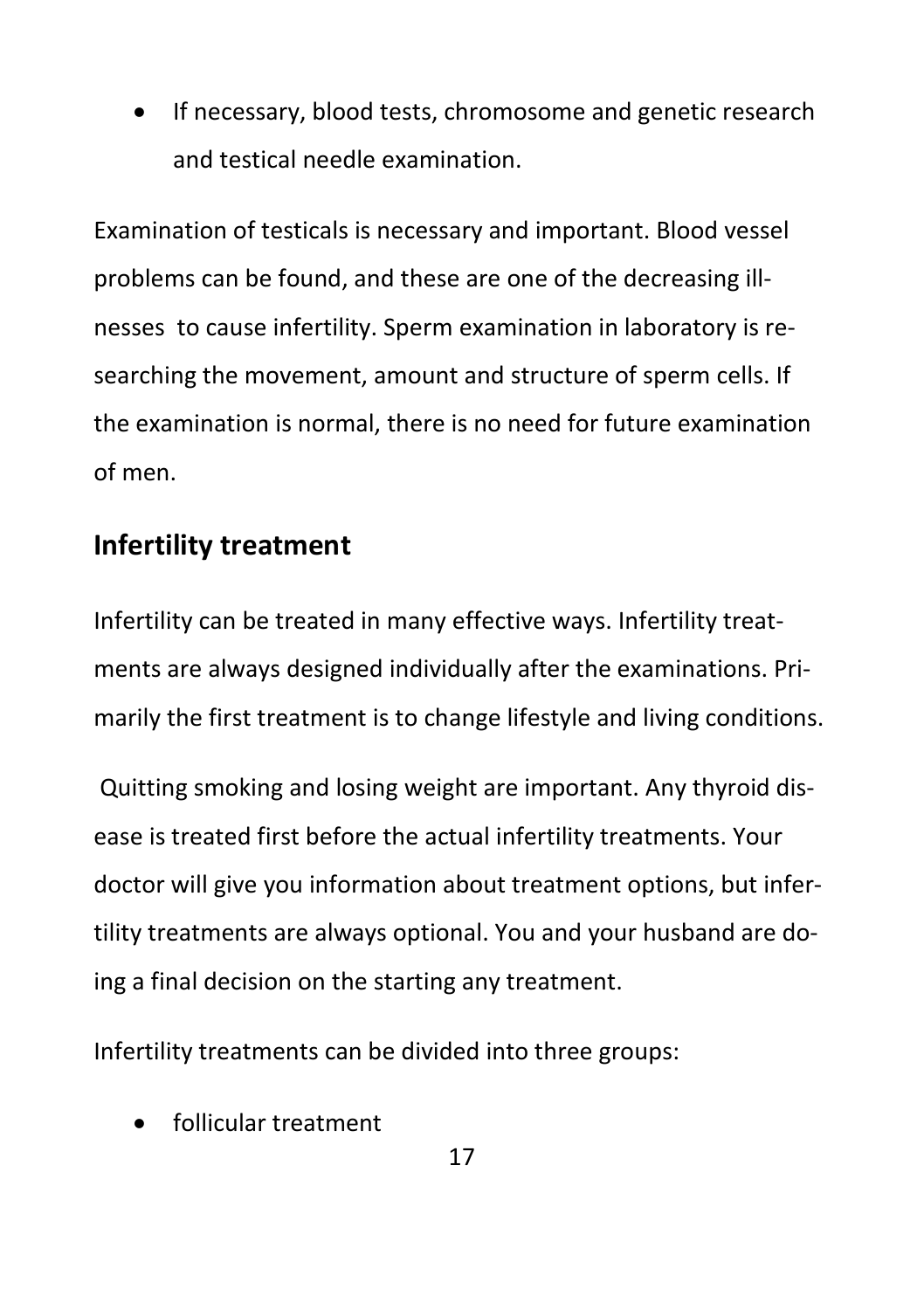- surgical treatment
- assisted infertility program

### **Follicular maturation treatment**

Maturation of ovarian follicle or ovulation induction is used if the woman when ovulation is interference. Sometimes, the thyroidgland malfunction or over- and underweight cause the egg separation. In this case, the interference is corrected by treating the basic cause. In other cases, the egg separation is treated by oral medication of hormone therapy called clomiphene. The effects of this medicine is monitored by ultrasound. Endometrial thickening, as well as a regular menstrual cycle are signs of ovulation. Ovulation is also tested by a blood test.

If the medication does not work, the woman can try the secretion of pituitary gonadotropins, or injection therapy. These hormones regulate and stimulate gonadal function. The effect of the treatment will be monitored by ultrasound and blood testing.

The hormones used in the follicular maturity can be safely used at the same time and maturation may be recurrence a number of times.

### **Surgical treatment**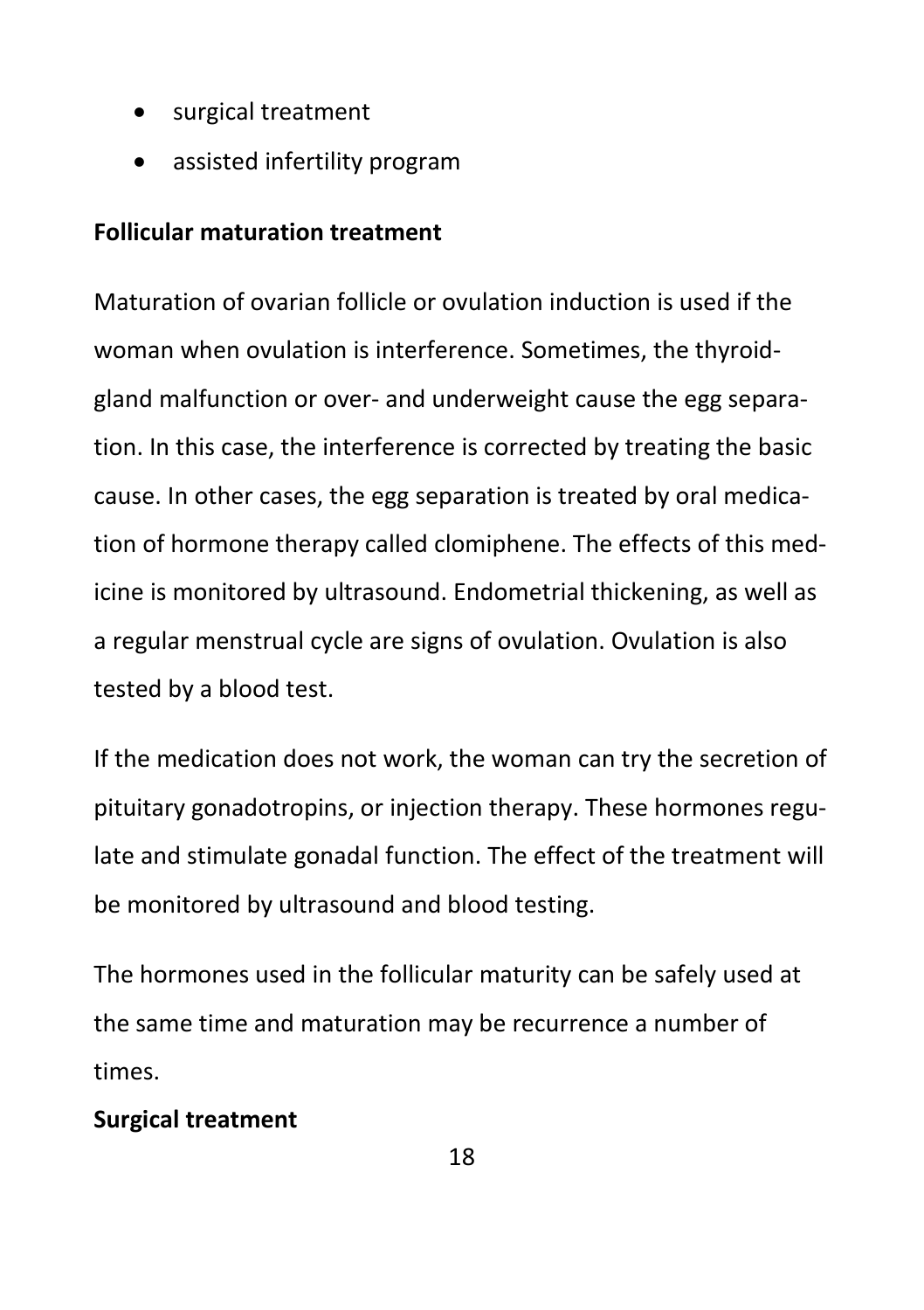By surgical treatment it means removal of endometriosis by arthroscopy. Endometriosis refers to endometrial slender sclerosis with endometrial tissue outside the uterus, rectal, and vagina, or between the surfaces of the ovaries. Surgery may also be used, if the uterine cavity grows into polyps and myomas, or they grow into tumors. Minor damage to the fallopian tube can be treated with surgery treatment, unless other fertility weakens factors are involved.

### **Infertility treatments**

Infertility treatment means the beginning pregnancy starts with support medication and medical settings. They can be used almost all of the infertility. Infertility include:

- Intrauterine insemination (IUI)
- In Vitro fertilization
- Intracytoplasmic Sperm Injection (ICSI)
- Frozen embryo transfer (FET)

Insemination can be tested when infertility is not found by the obvious reasons. This treatment is also used in the case of a man of mild discrepancy of sperm or abnormal structure of the cervix. In insemination very well moving, fertile sperm are separated from seminal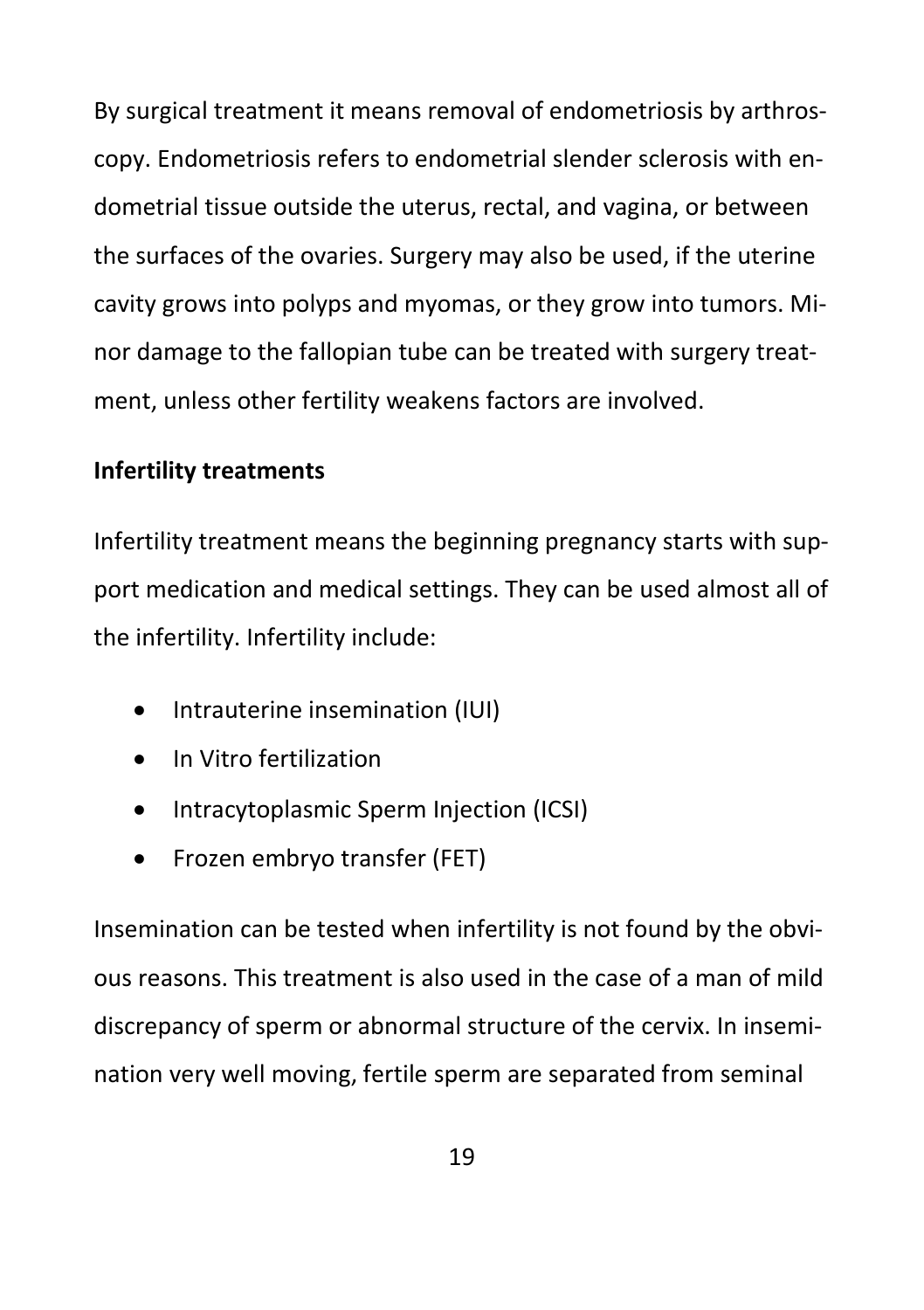fluid. After this they are injected into the uterine cavity at the same time when the egg is released.

IVF treatments are used when the infertility is caused by men and / or women due to reasons. The most common causes are the woman's fallopian tube failures. In vitro fertilization is an effective form of treatment. This treatment grows number of follicles in a woman's ovaries using hormone therapy. Ovaries are collectect in follicle punction. After this, the fertilized egg cells are fertilized with spouse's sperm in the laboratory. One or two embryos are transferred to the woman's uterus. The remaining good embryos can be frozen and these frozen embryos can be transfer to the uterus later at the appropriate time.

### **Psychological support**

Infertility is a very emotional and personal issue for people. To all infertility is not necessarily a crisis, but it will leave its mark on each one. Infertility studies often provide critical and traumatic information about infertility to the couples. Different treatments, ap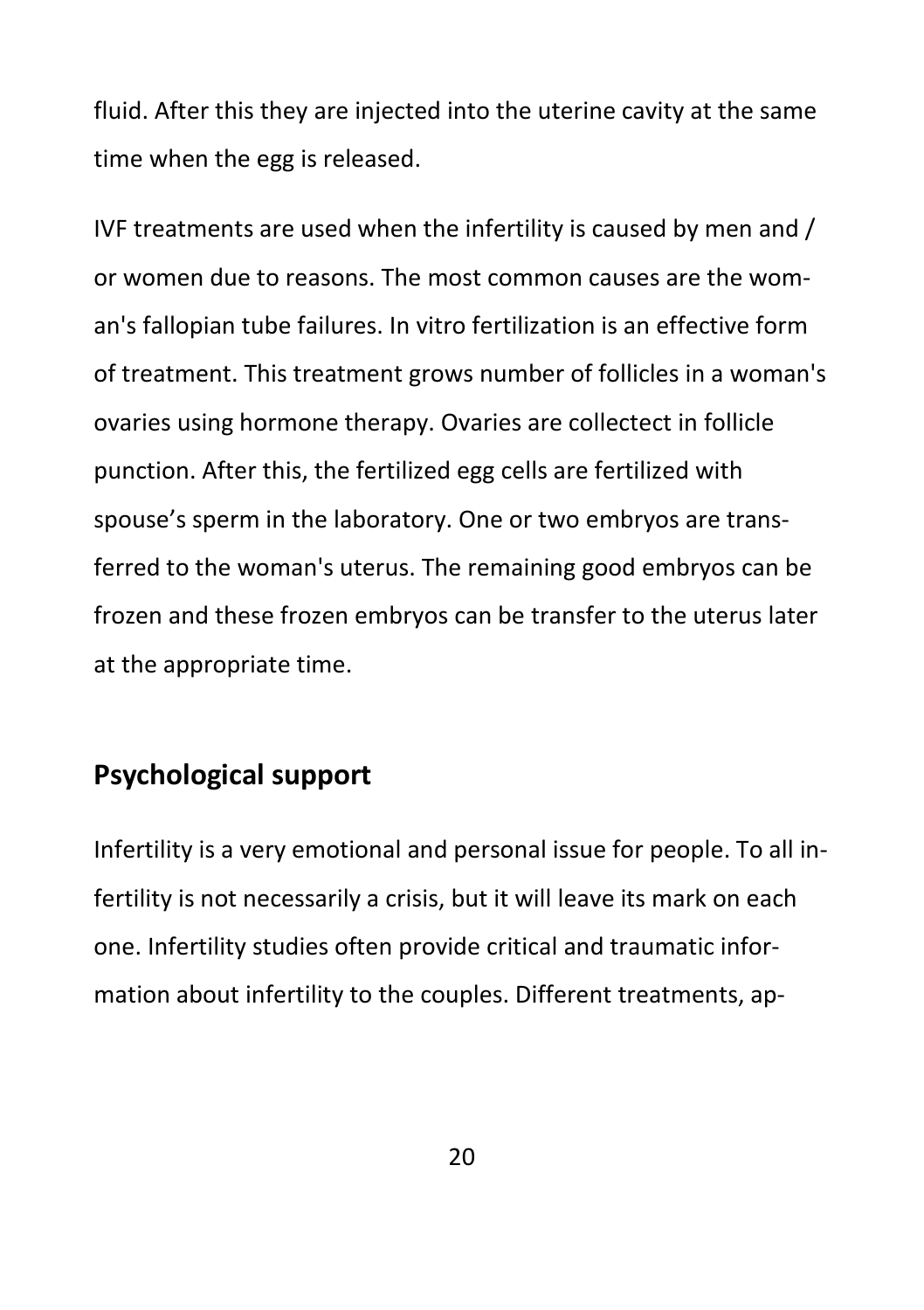pointments, their design and protracted treatments can cause a variety of emotions. It's also a very difficult situation if a treatment is ended without a result.

The need for psychological support can vary from person to person. For some couples the support and conversation of spouse is enough. Still others feel that their own feelings are easier considered and talked trough with a professional or a friend.

Remember that gets all the feelings and thoughts are allowed, and you have the right to get professional help if you feel it is necessary. Depending on where you live, you have access to psychosocial or psychotherapeutic support. You can get peer support from childless Association, called Simpukka - Federation. In these federation meetings and peer groups you can connect with other childless couples. With them, you can safely share your feelings and thoughts. Aid can be provided around the country and also online.

21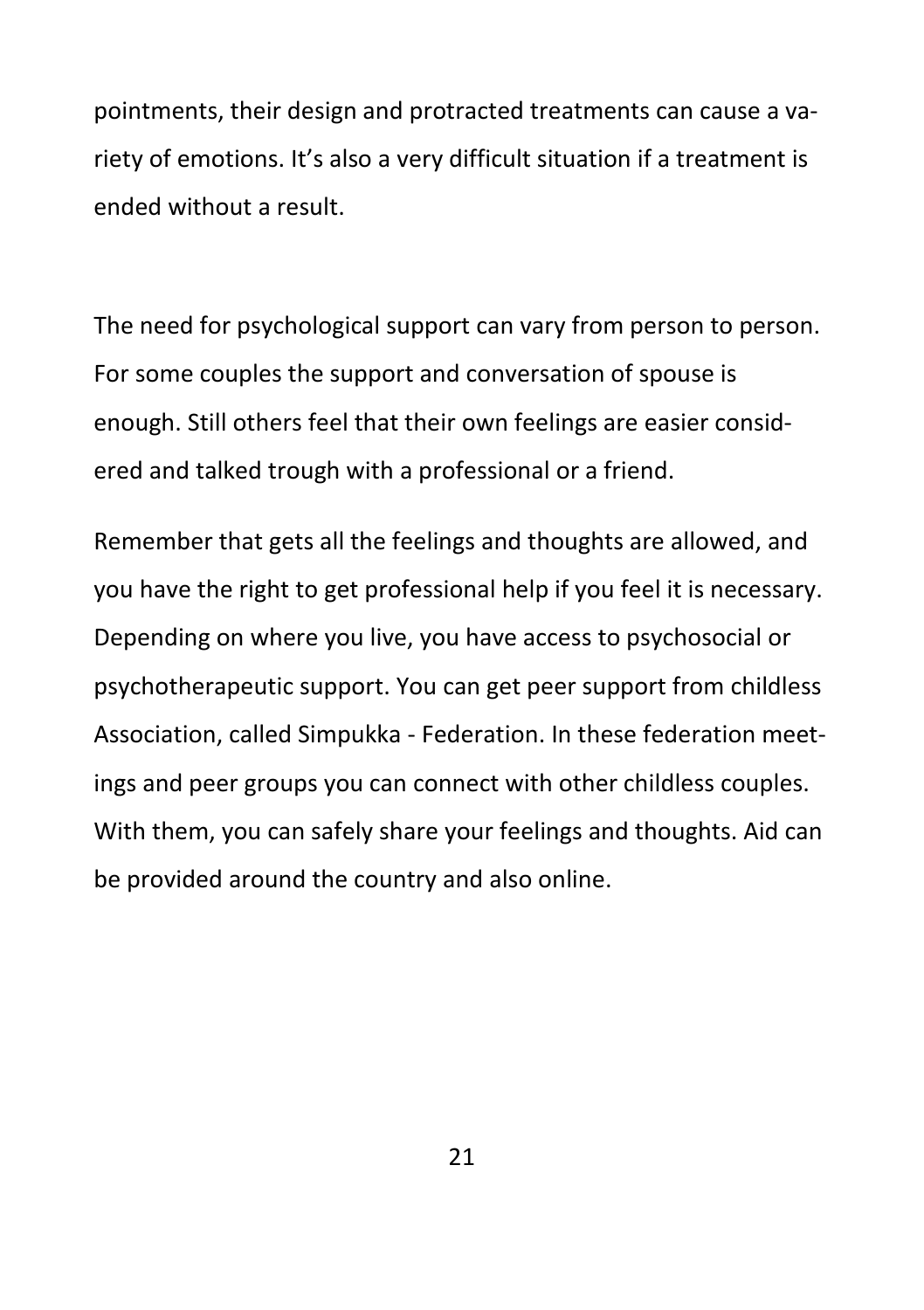## **Contacts**

#### **Patient groups**

#### **Infertility association SIMPUKKA ry**

Verstaankatu 5 A LH 3, 33100 Tampere

Phone: 0400 844 823

simpukka@simpukka.info

www.simpukka.info

**IVF-Clinics in Finland**

#### **HELSINKI**

#### **Dextra Infertility Clinic Oy**

Saukonpaadenranta 2, 4th floor, 00180 Helsinki Phone. 09 560 16300 or 045 7733 9997 ivf@dextra.fi www.dextralapsettomuusklinikka.fi

**Fertinova Infertility Clinic**

Unioninkatu 13, 00130 Helsinki

Phone. 030 633 3850

info.helsinki@fertinova.fi

[www.fertinova.fi](http://www.fertinova.fi/)

**Graviditas Infertility Clinic**

Aleksanterinkatu 21 A, 5th floor, 00100 Helsinki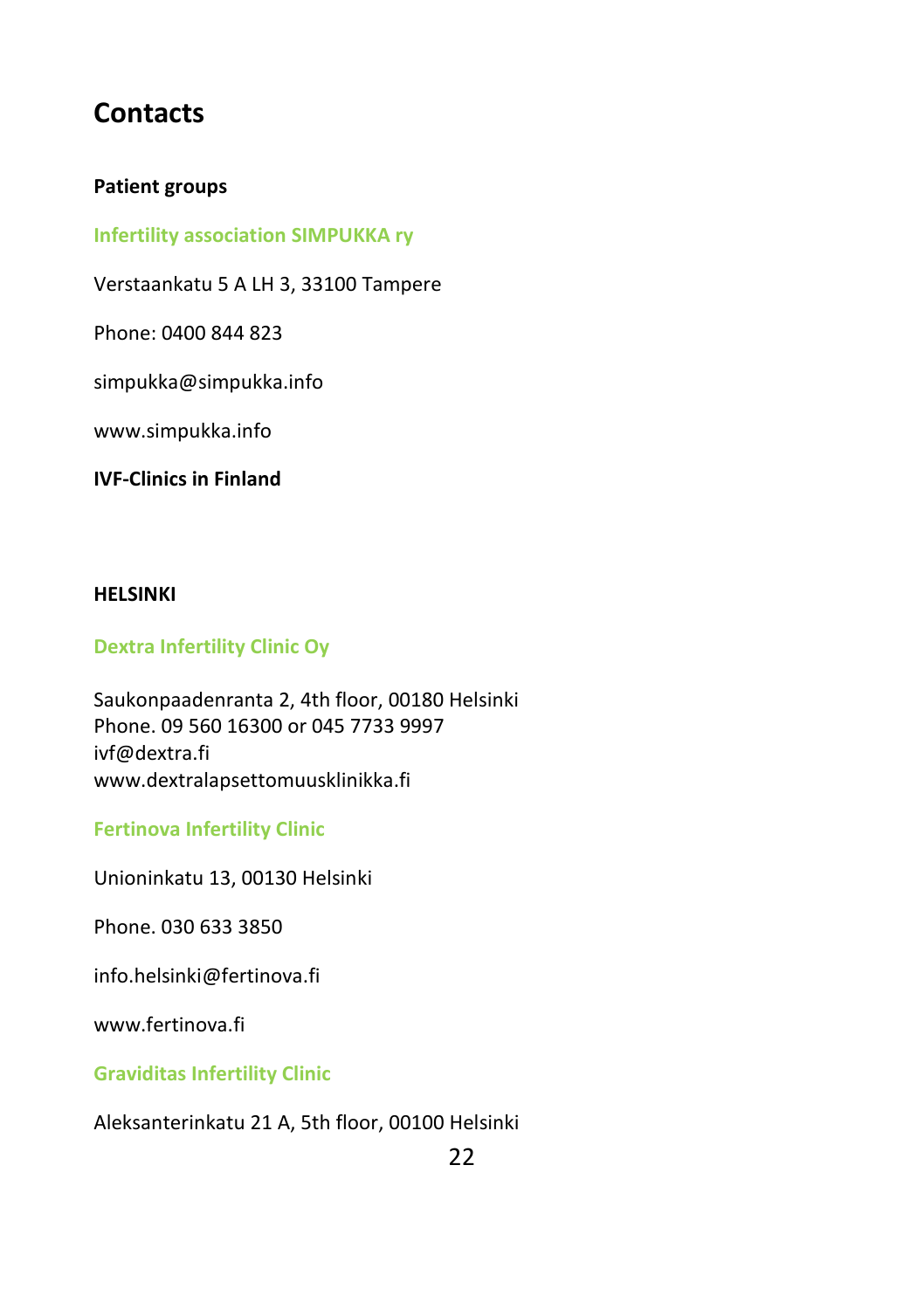Phone. 010 380 2600 tai 050 381 5566

kysy.lapsettomuudesta@graviditas.fi

[www.lapsettomuudenhoito.fi](http://www.lapsettomuudenhoito.fi/)

**HYKS / Obstestics and Gynecology, Infertility** 

PL 140, Haartmaninkatu 2, 00290 Helsinki

Phone. 09 4711

#### **Felicitas**

Urho Kekkosen katu 4-6 A, 00100 Helsinki

Phone. 09 612 2750

felicitas@felicitas.fi

www.felicitas.fi

**Väestöliitto Clinic Oy, Clinic in Helsinki**

Fredrikinkatu 47, 00100 Helsinki

Phone. 09 616 221

infertility.clinic@vaestoliitto.fi

[www.vaestoliitto.fi](http://www.vaestoliitto.fi/)

#### **JOENSUU**

**Pohjois-Karjala Central Hospital, Infertility clinic**

Tikkamäentie 16, 80210 Joensuu

Phone. 013 171 6121

[www.pkssk.fi](http://www.pkssk.fi/)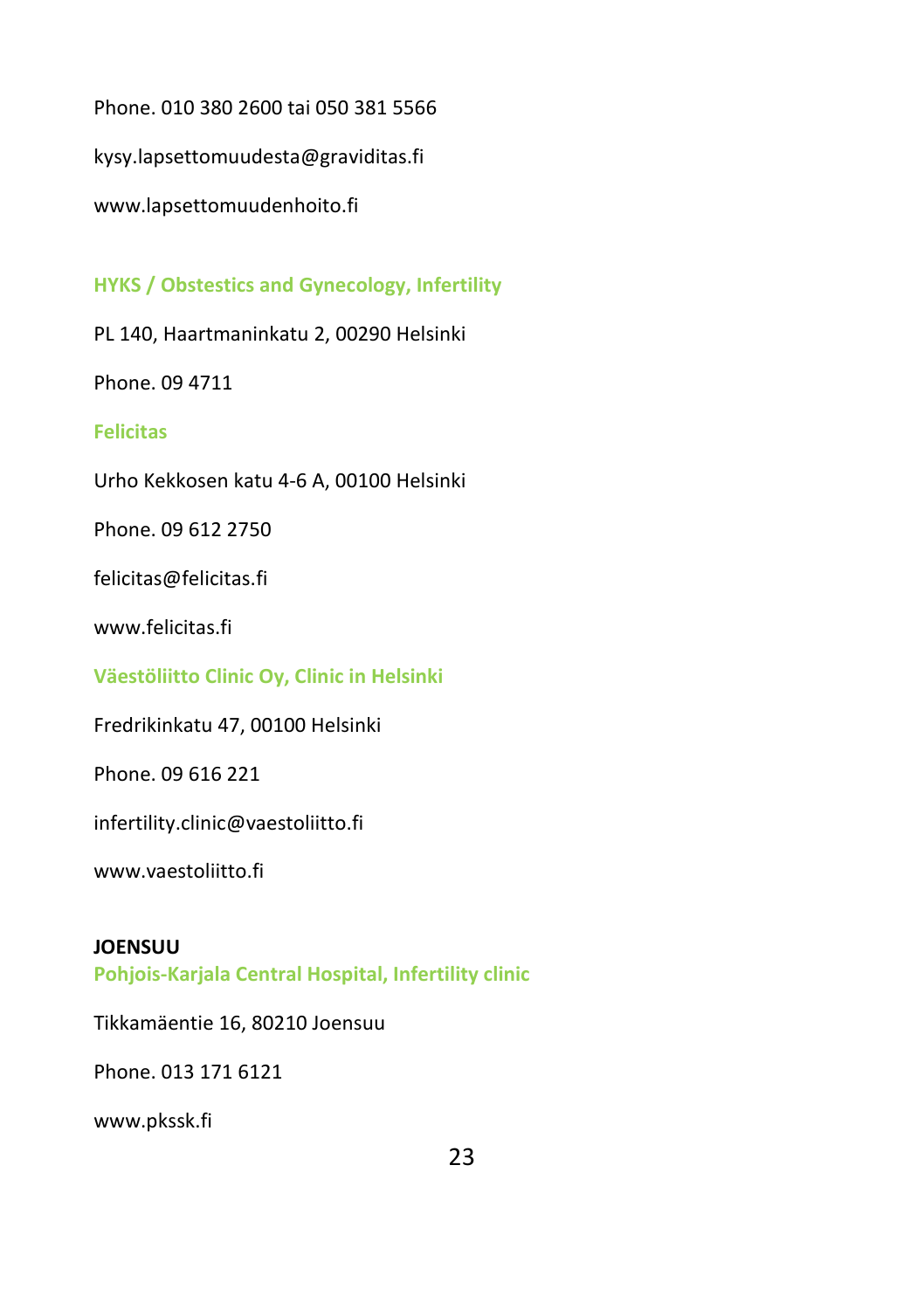### **JYVÄSKYLÄ**

**Center Finland Central hospital, Gynecology policlinic** 

Keskussairaalantie 19, 40620 Jyväskylä

Phone. 014 269 1023

www.ksshp.fi

**Fertinova / Jyväskylä**

Keskustie 18 D 1, 40100 Jyväskylä

Phone. 030 633 3880

info.jyvaskyla@fertinova.fi

www.fertinova.fi

#### **KOTKA**

#### **Appelmedi Oy**

Kirkkokatu 8 B, 48100 Kotka

Phone. 05 223 0444

appelmedi@appelmedi.fi

www.appelmedi.fi

**KUOPIO**

**InOva Clinic Oy**

(IsoCee) Ajurinkatu 16 C, 70110 Kuopio

Phone. 017 263 1700 tai 044 263 1700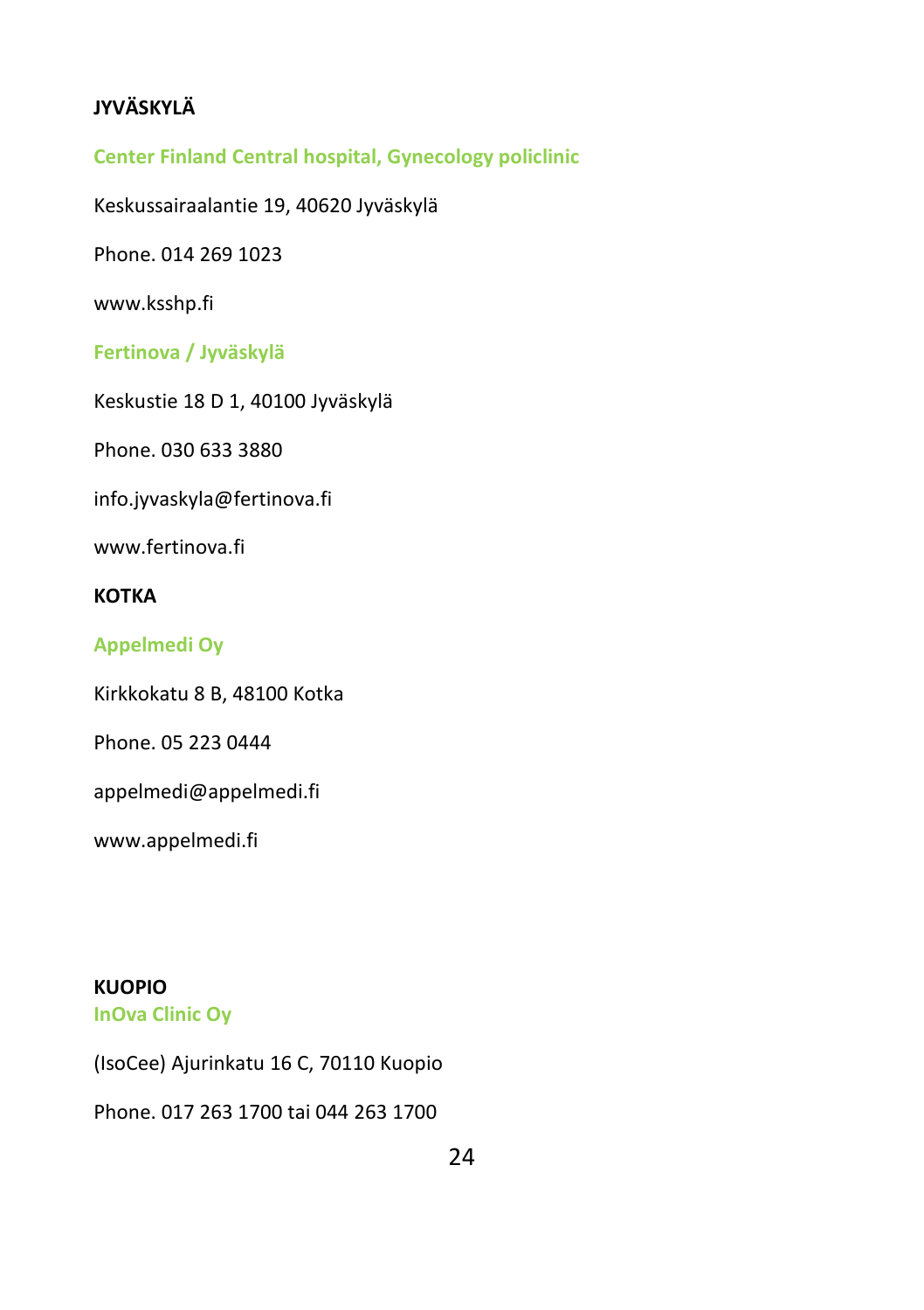#### www.inova.fi

#### **Kuopio University Hospital, Department of Obstetrics and gynecology**

Puijonlaaksontie 2, 70210 Kuopio

Phone 017 173 311

ivf-pkl@kuh.fi

www.psshp.fi

#### **LAPPEENRANTA**

#### **Mehiläinen Felicitas**

Toikankatu 4, 53100 Lappeenranta

Phone. 05 544 7300

lappeenranta@felicitas.fi

www.felicitas.fi

#### **OULU**

**Oulu University Hospital, Department of gynecology**

Kajaanintie 50, 90220 Oulu

Phone. 08 315 2011

www.gyn.oulu.fi and www.ppshp.fi

**Väestöliito Clinics Oy, Oulu clinic**

(Medipolis) Kiviharjuntie 11, 90220 Oulu

Phone. 08 535 9600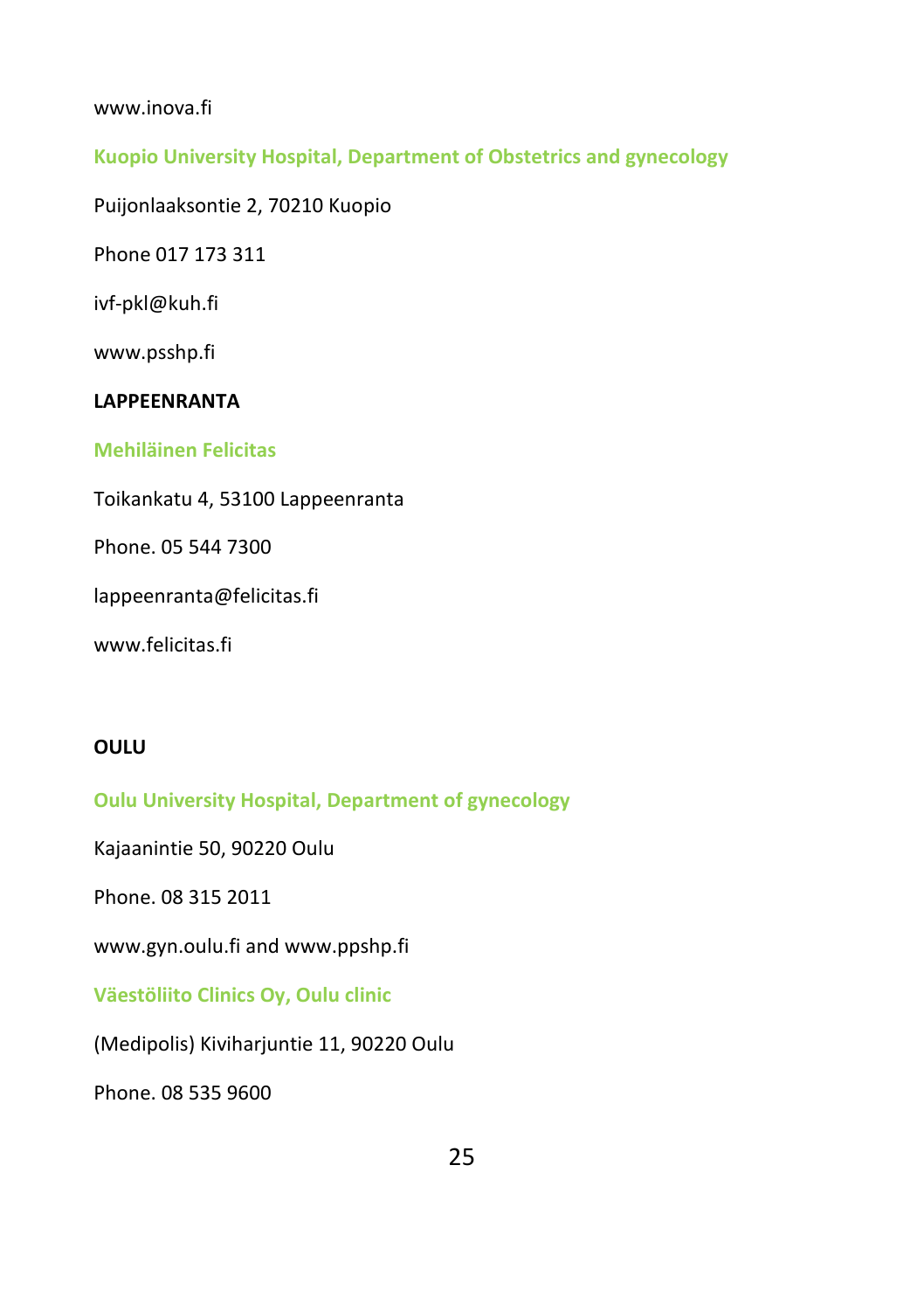infertility.clinic.oulu@vaestoliitto.fi

www.vaestoliitto.fi

#### **TAMPERE**

#### **Fertinova Tampere**

Keskustori 1 A 9, 33100 Tampere

Phone. 030 633 3750

info.tampere@fertinova.fi

www.fertinova.fi

#### **Ovumia Oy**

Biokatu 12, 33520 Tampere

Phone. 020 747 9310

info@ovumia.fi

www.ovumia.fi

**Tampere University Hospital, Obstetrics and Gynecology** 

Finn-Medi 5, Biokatu 12, 7th floor, 33520 Tampere Phone. 03 311 6467[7 www.tays.fi](http://www.tays.fi/)

#### **TURKU**

#### **Fertinova Turku**

Yliopistonkatu 15 B 16, 20100 Turku

Phone. 030 633 3780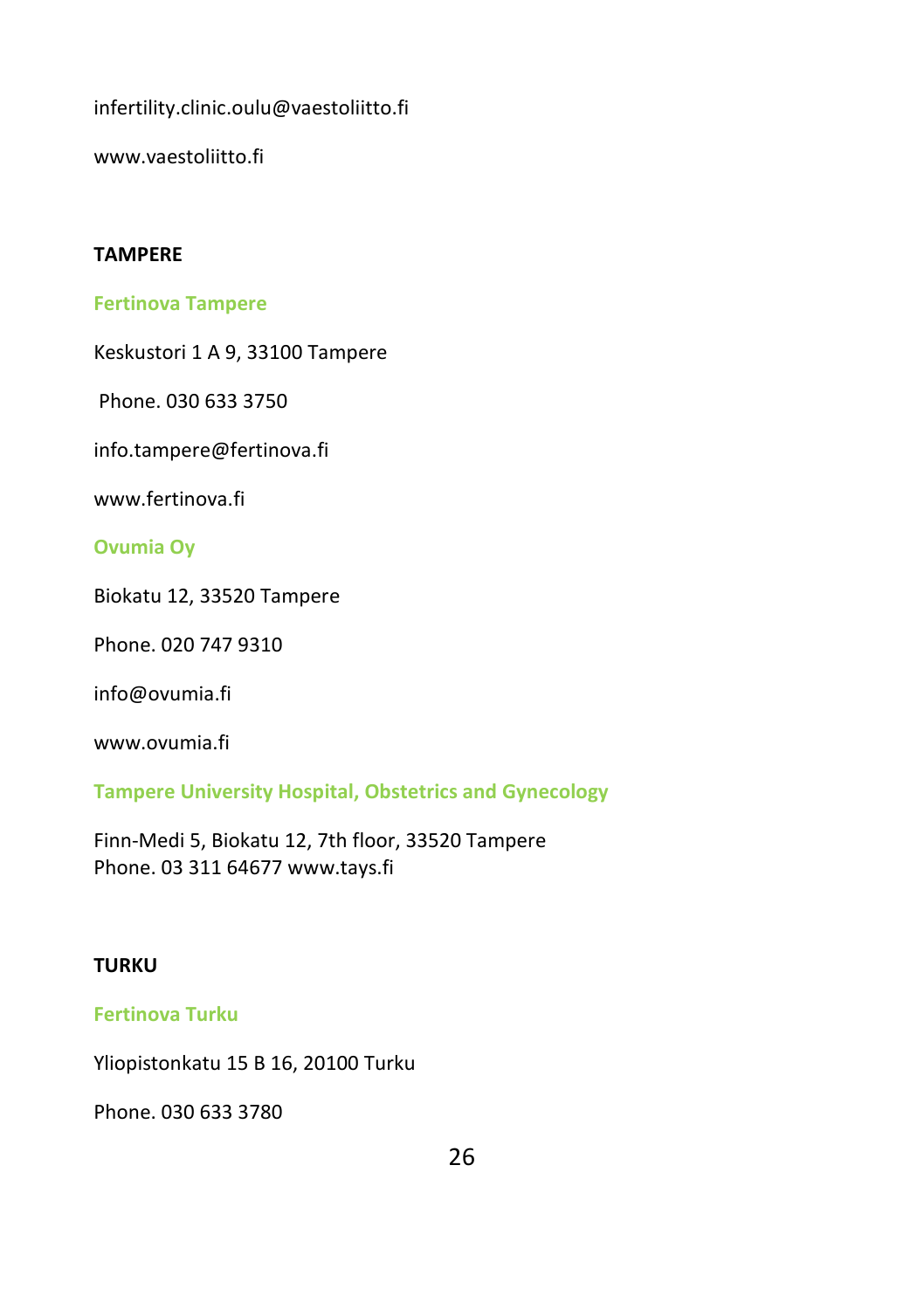info.turku@fertinova.fi

www.fertinova.fi

#### **Turku University Central Hospital, Department of Obstetrics Outpatient Clinic**

Phone. 02 313 0000 naistentautien.poliklinikka@tyks.fi

www.tyks.fi

Kiinamyllynkatu 4–8, 20520 Turku

#### **Väestöliitto Clinic Oy, Turku Clinic**

Joukahaisenkatu 1, 20520 Turku

Phone. 02 212 0800

fertility.clinic.turku@vaestoliitto.fi

www.vaestoliitto.fi

## **Reference**

Bjålie, J., Haug, E., Sand, O. & Sjaastad, O. 2013. Ihminen - Fysiologia ja anatomia. Uud. p. 8.-10. Sanoma Pro Oy: Helsinki.

Jyväskylän Ammattikorkeakoulu, 2015. Mauste-hankkeessa edistetään maahanmuuttajien ja ammattilaisten seksuaaliterveyden ja turvataitojen osaamista. Viitattu 25.1.2016. http://www.jamk.fi/fi/Uutiset/Ajankohtaista-JAMKissa/maustehanke-alkaa/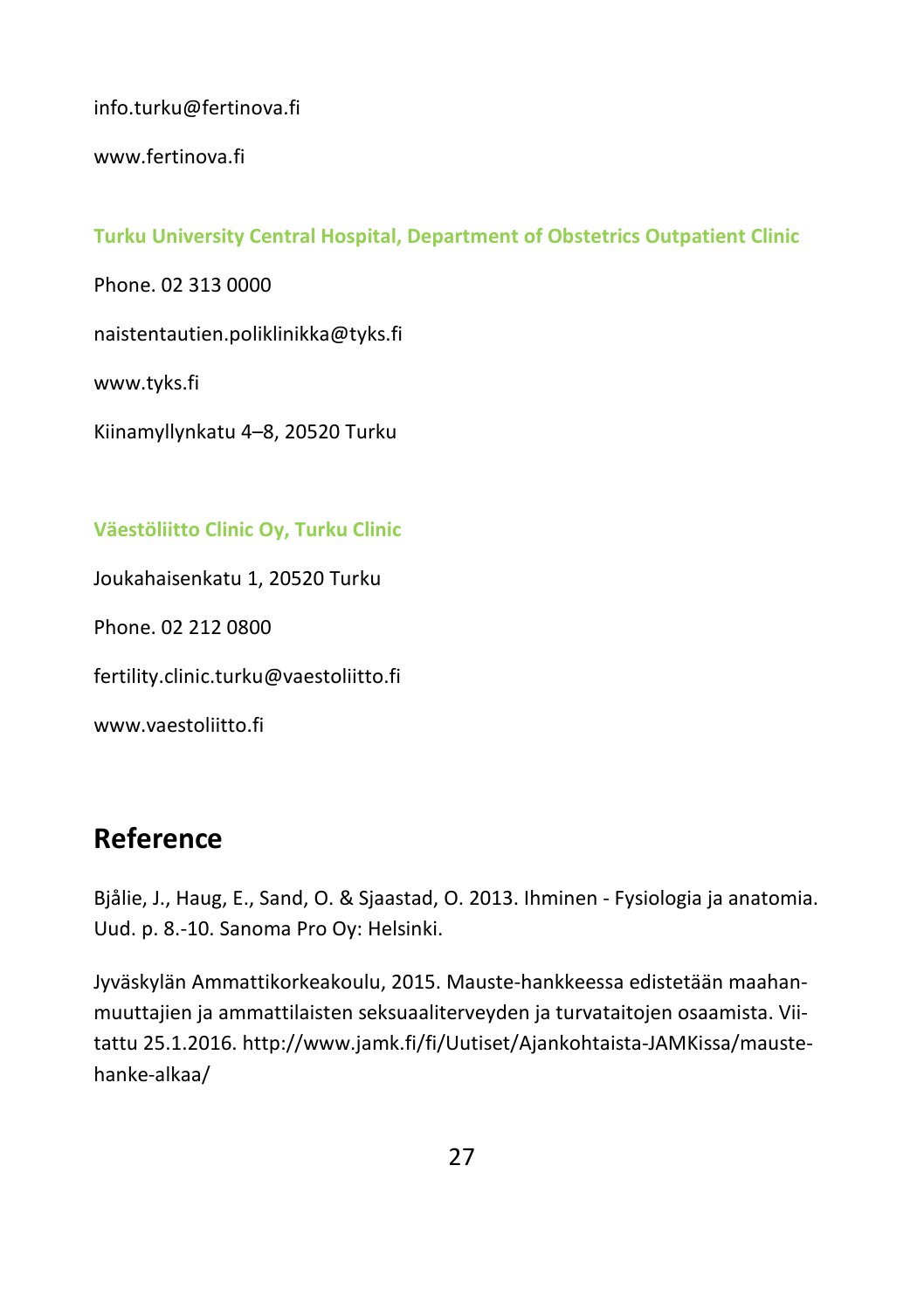Koponen, P; Mölsä, M, 2012. Naisen ympärileikkaus. Maahanmuuttajien terveys ja hyvinvointi. THL verkkojulkaisu. Viitattu 19.1.2016. http://www.julkari.fi/handle/10024/90907

Lapsettomuustutkimukset. N.d. Viitattu 12.7.2016. http://www.parempaa-elamaa.fi/lapsettomuus/lapsettomuus-tutkimukset

MSD. Hedelmöityshoidot-opas. N.d. Viitattu 17.8.2016. http://www.parempaaelamaa.fi/lapsettomuus/hedelmoityshoidot?gclid=CImkn-2hyM4CFcEV0wodRqUC-A

Paananen, U., Pietilänen, S. & Raussi-Lehto, E. 2015. Kätilötyö – Raskaus, synnytys ja lapsivuodeaika. Keuruu: Otava

Terveyden ja Hyvinvoinnin laitos, 2015. Seksuaali- ja lisääntymisterveys, tietokannat. Hedelmöityshoidot. Viitattu 24.3.2016 https://www.thl.fi/fi/tilastot/tilastotietokan-nat/tietokantaraportit#Seksuaali-%20ja%20lis%C3%A4%C3%A4ntymisterveys

Tiitinen, A. 2015. Lapsettomuushoito. Duodecim, verkkojulkaisu. Viitattu 25.1.2016. http://www.terveyskirjasto.fi/terveyskirjasto/tk.koti?p\_artikkeli=dlk00732

Tiitinen, A. 2015. Normaali kuukautiskierto. Lääkärikirja Duodecim, verkkojulkaisu. Viitattu 28.3.2016. http://www.terveyskirjasto.fi/terveyskirjasto/tk.koti?p\_artikkeli=dlk00158

Tulppala, M. 2007. Kun vauva viipyy – lapsettomuuden tutkimus ja hoito. Väestöliitto. Helsinki.

Photos:

https://pixabay.com/fi/vauvan-jalat-k%C3%A4det-vauva-k%C3%A4si-402844/